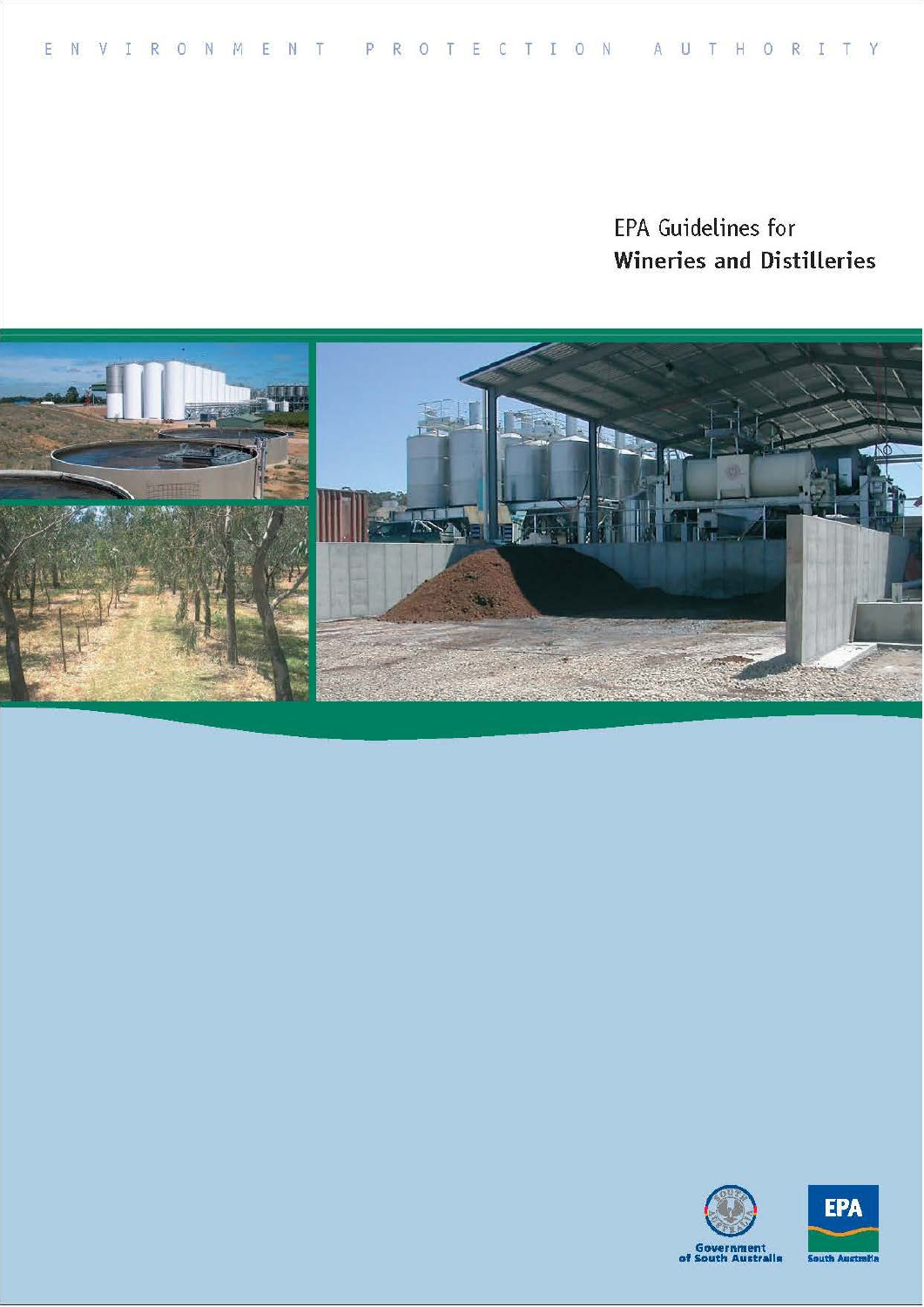#### **EPA Guidelines for Wineries and Distilleries**

#### *For further information please contact:*

Environment Protection Authority GPO Box 2607 Adelaide SA 5001

| Telephone:          | (08) 8204 2004 |
|---------------------|----------------|
| Facsimile:          | (08) 8204 9393 |
| Freecall (country): | 1800 623 445   |

Website: www.epa.sa.gov.au

This guideline was developed with the assistance of the South Australian Wine Industry Association Environment Committee.

**ISBN 1 876562 66 8** 

 **Revised April 2017** 

**Issued January 2004** 

© Environment Protection Authority

 This document may be reproduced in whole or part for the purpose of study or training, subject to the inclusion of an acknowledgment of the source and to its not being used for commercial purposes or sale. Reproduction for purposes other than those given above requires the prior written permission of the Environment Protection Authority.



*Printed on recycled paper*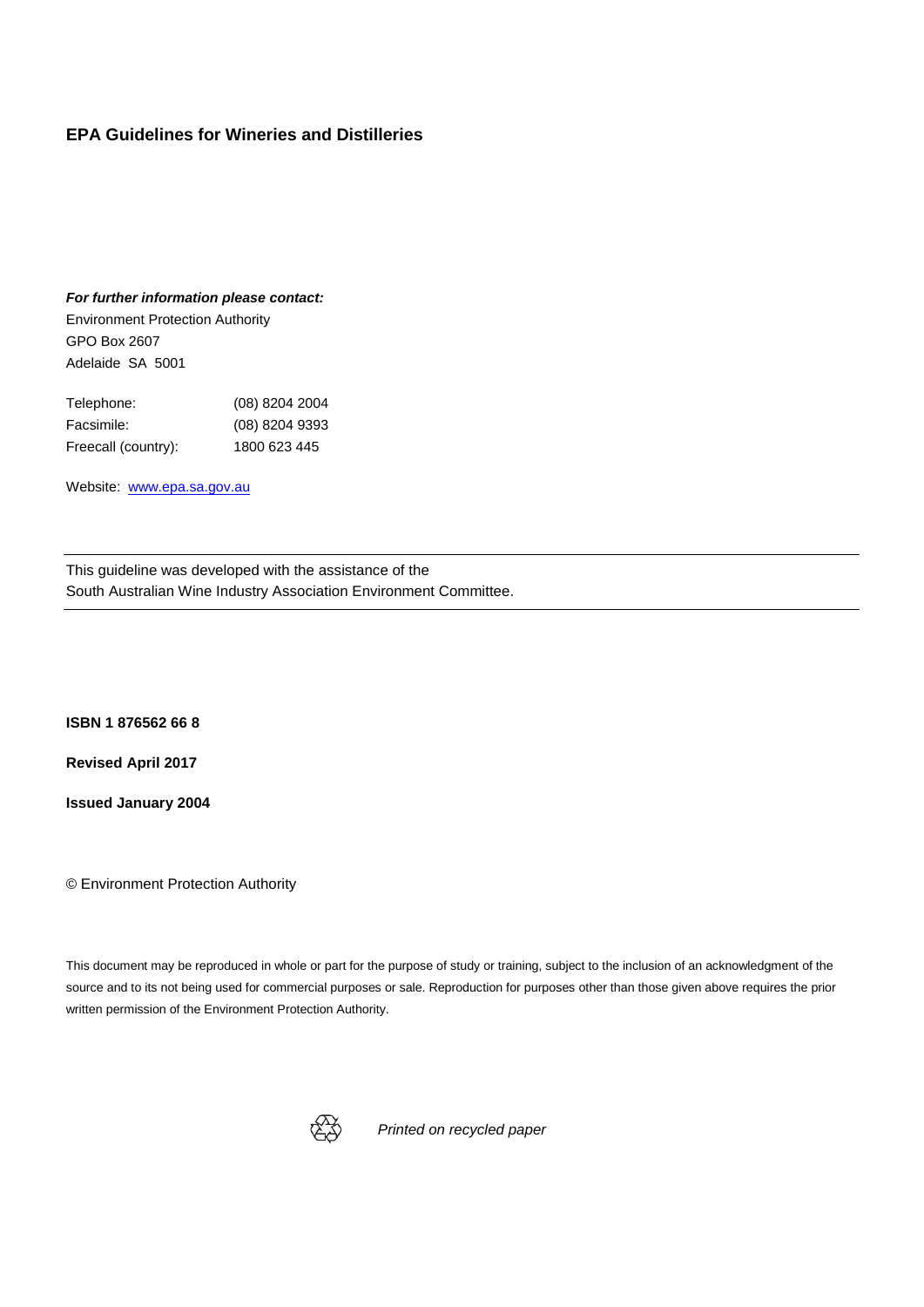# **Contents**

| Soil 9          |  |
|-----------------|--|
|                 |  |
|                 |  |
|                 |  |
|                 |  |
|                 |  |
|                 |  |
|                 |  |
|                 |  |
|                 |  |
|                 |  |
| <b>Appendix</b> |  |

### **List of Tables**

| Table 1 |  |
|---------|--|
| Table 2 |  |
| Table 3 |  |
| Table 4 |  |
| Table 5 |  |
| Table 6 |  |
| Table 7 |  |
| Table 8 |  |
| Table 9 |  |
|         |  |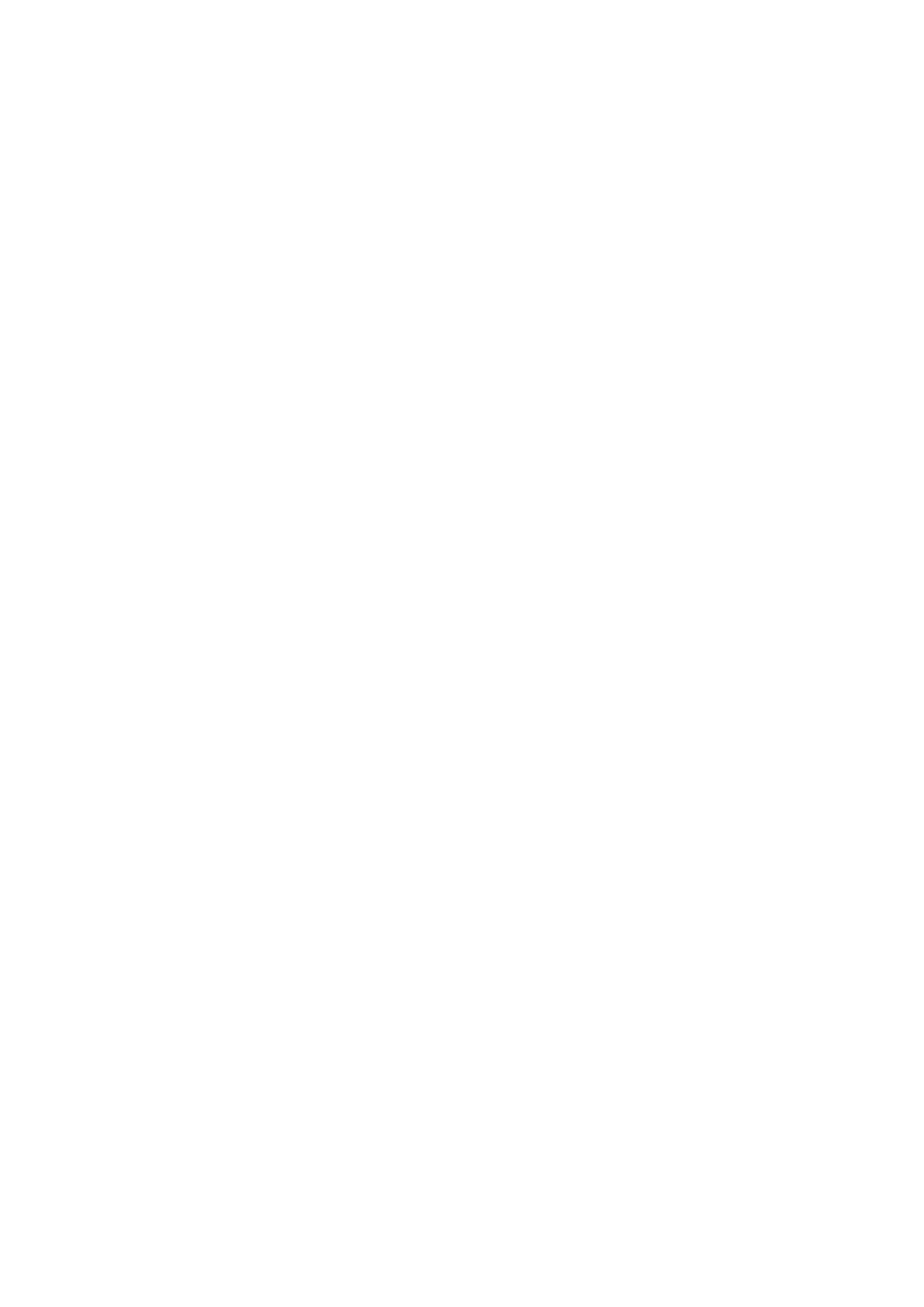*This guideline replaces EPA Guideline 'Wineries and Distilleries—wastewater monitoring programs' (originally Technical Bulletin No. 11, November 1996). It provides information that will assist wineries and distilleries to develop an environmental monitoring program to comply with the Environment Protection Act and relevant Environment Protection Policies.* 

### <span id="page-4-0"></span>**Introduction**

 Facilities that process more than **50 tonnes** of grape or grape product per annum within the Mount Lofty Ranges Watershed Protection Area—as declared under Part 8 of the *Environment Protection Act 1993* (the Act)—or more than **500 tonnes** elsewhere in the state, must have an Environment Protection Authority (EPA) licence. Licensed wineries and distilleries must develop and implement an environmental monitoring program and submit the data collected to the EPA annually.

 Whilst this guideline is intended for licensed wineries and distilleries, it will also assist unlicensed facilities to meet the provisions of the Act and the relevant environment protection policies (EPPs). It should be emphasised that conditions attached to EPA authorisations take precedence over the guideline.

 The terms 'winery' or 'wineries' when used in this guideline also imply 'distillery' or 'distilleries', unless the term 'distillery' or 'distilleries' is used alone within the text.

### <span id="page-4-1"></span>**Legislation**

 The principal legislation that addresses pollution in South Australia is the Environment Protection Act. In particular, section 25 of the Act imposes a general environmental duty on anyone who undertakes an activity that pollutes, or has the potential to pollute, to take all reasonable and practicable measures to prevent or minimise environmental harm.

 Environment protection legislation also includes EPPs, which outline both recommendations and mandatory requirements to address environment protection matters such as water quality, solid wastes, air quality and noise.

### <span id="page-4-2"></span> **Environmental impacts of wine production**

The main environmental impacts associated with wineries are:

- • pollution of water, degradation of soil and damage to vegetation arising from liquid and solid waste disposal practices
- • odours and air emissions resulting from the management of raw materials, and wastewater, solid and semi-solid by-products from the winemaking process
- • noise from pumps, chillers, crushers and other winery equipment, as well as vehicle noise, particularly during vintage.

 Some of the potential effects on the environment of the various constituents of liquid and solid waste by-products from the winemaking process are summarised in Table 1.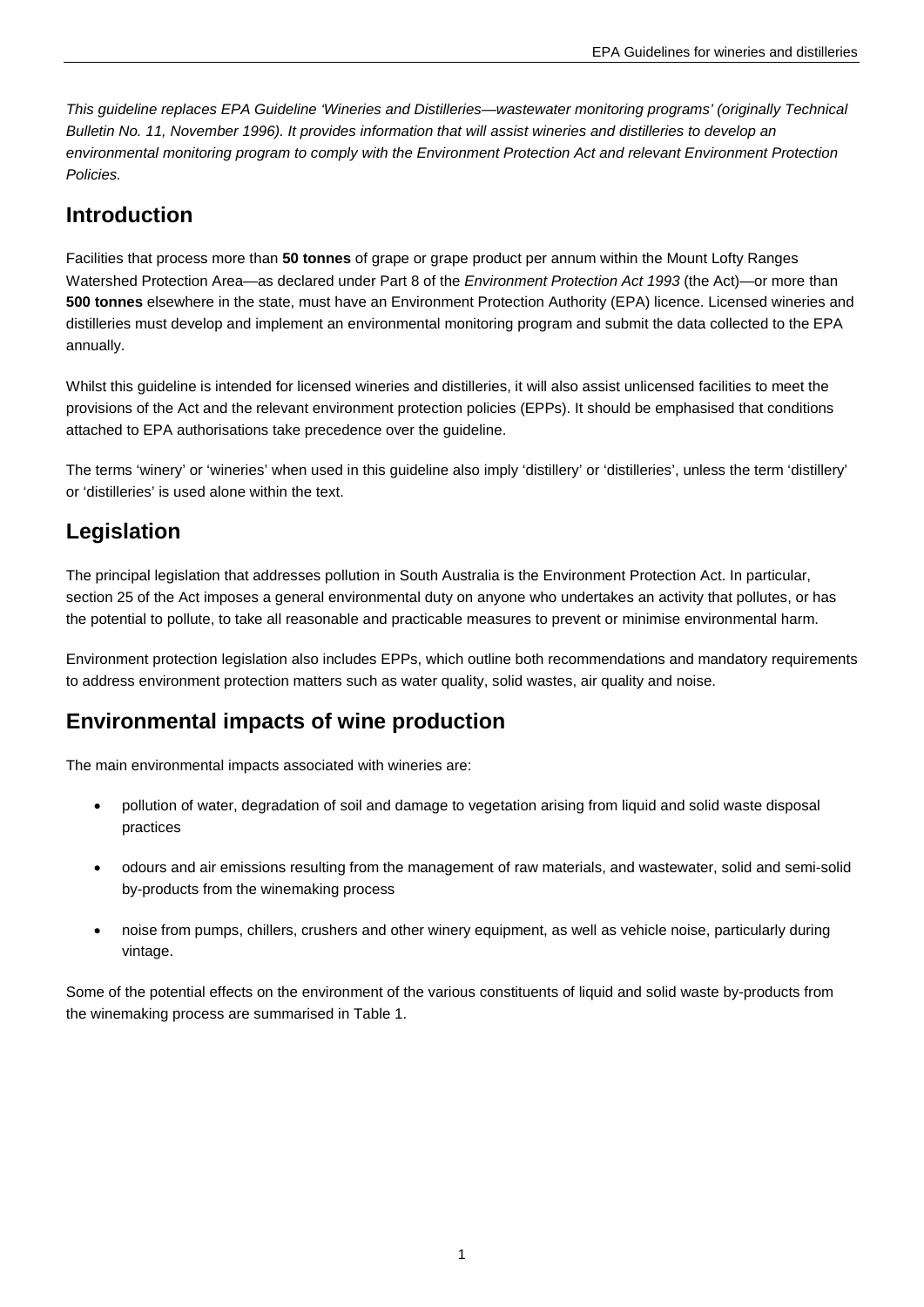# EPA Guidelines for wineries and distilleries

| <b>Winery waste</b><br>constituent                    | <b>Indicators</b>                                                    | <b>Effects</b>                                                                                                                          |
|-------------------------------------------------------|----------------------------------------------------------------------|-----------------------------------------------------------------------------------------------------------------------------------------|
| Organic matter                                        | BOD <sup>1</sup> , TOC <sup>2</sup> , COD <sup>3</sup>               | depletes oxygen when discharged into water. leading to the<br>death of fish and other aquatic organisms                                 |
|                                                       |                                                                      | odours generated by anaerobic decomposition cause<br>nuisance if waste is stored in open lagoons or applied to land                     |
| Alkalinity /acidity                                   | pH                                                                   | death of aquatic organisms at extreme pH ranges                                                                                         |
|                                                       |                                                                      | affects microbial activity in biological wastewater treatment<br>processes                                                              |
|                                                       |                                                                      | affects the solubility of heavy metals in the soil and<br>availability and/or toxicity in waters                                        |
|                                                       |                                                                      | affects crop growth                                                                                                                     |
| <b>Nutrients</b>                                      | N, P, K                                                              | eutrophication or algal bloom when discharged to water or<br>stored in lagoons; algal blooms can cause undesirable<br>odours in lagoons |
|                                                       |                                                                      | N as nitrate and nitrite in drinking water supply can be toxic<br>to infants                                                            |
|                                                       |                                                                      | toxic to crops in large amounts                                                                                                         |
| Salinity                                              | EC <sup>4</sup> , TDS <sup>5</sup>                                   | imparts undesirable taste to water                                                                                                      |
|                                                       |                                                                      | toxic to aquatic organisms                                                                                                              |
|                                                       |                                                                      | affects water uptake by crops                                                                                                           |
| Sodicity                                              | SAR <sup>6</sup> , ESP <sup>7</sup>                                  | affects soil structure, resulting in surface crusting, low<br>infiltration and hydraulic conductivity, hard and dense subsoil           |
| Heavy metals                                          | Cadmium, chromium,<br>cobalt, copper, nickel,<br>lead, zinc, mercury | toxic to plants and animals                                                                                                             |
| Solids                                                | TSS <sup>8</sup>                                                     | reduces soil porosity, leading to reduced oxygen uptake                                                                                 |
|                                                       |                                                                      | can reduce light transmission in water, thus compromising<br>ecosystem health                                                           |
|                                                       |                                                                      | smothers habitats                                                                                                                       |
|                                                       |                                                                      | odour generated from anaerobic decomposition                                                                                            |
| 1 Biochemical oxygen demand<br>2 Total organic carbon |                                                                      |                                                                                                                                         |

<span id="page-5-0"></span>

| Table 1 | Potential environmental impacts of winery and/or distillery wastes |
|---------|--------------------------------------------------------------------|
|---------|--------------------------------------------------------------------|

3 Chemical oxygen demand

4 Electrical conductivity

5 Total dissolved salts

6 Sodium adsorption ratio

7 Exchangeable sodium percentage

8 Total suspended solids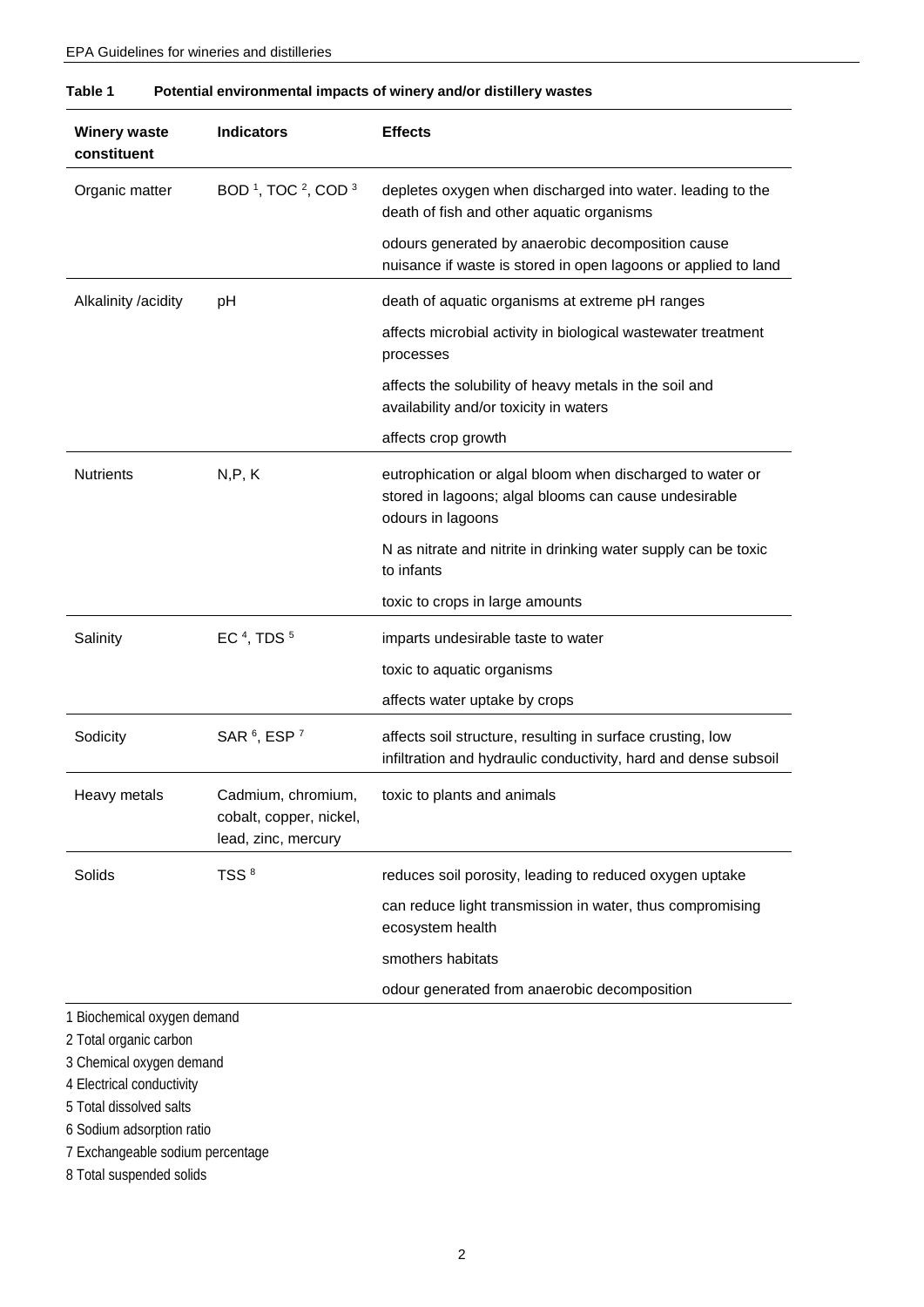## <span id="page-6-0"></span>**Objectives of monitoring**

Environmental monitoring is an effective tool that will assist the EPA and wineries to:

- determine the load and effects of winery wastes on the environment
- monitor and maintain or improve the performance of waste management systems
- • analyse environmental management performance and compare it with EPA standards.

### <span id="page-6-1"></span>**Monitoring and reporting requirements**

 Wineries **must** develop procedures to sample and monitor influent water (water coming into the winery), wastewater, soil, groundwater and other receiving environments (e.g. vegetation and watercourses) as required by the EPA licence. The following points should be considered:

- • Influent water and wastewater sampling and monitoring procedures **should** be developed and undertaken to comply with both the Australian/New Zealand Standards (AS/NZS 5667:1998) and relevant EPA guidelines.
- • Soil sampling and monitoring **should** be developed and take into account relevant schedules of the *National Environment Protection* (*Assessment of Site Contamination*) *Measure 1999* (Site Contamination NEPM) to suit specific situations (e.g. Schedule B(2) Guideline on Data Collection, Sample Design and Reporting, and Schedule B(3) Guideline on Laboratory Analysis of Potentially Contaminated Soils).
- 5667.11:1998 and the relevant schedules of the Site Contamination NEPM (e.g. Schedule B(2) Guideline on • Groundwater sampling and monitoring procedures **should** be developed, and take into account both the AS/NZS Data Collection, Sample Design and Reporting).
- • Analysis of samples must be undertaken by a National Association of Testing Authorities (NATA) accredited laboratory and use NATA accredited procedures to ensure the integrity of the data. The NATA web site— www.nata.asn.au—contains a list of suitable accredited laboratories.
- • Other laboratories can be used to undertake the analysis on occasions not prescribed by the EPA licence (e.g. to provide information to help review and improve waste management systems, monitor the performance of a newly installed wastewater treatment plant, or determine a chemical dose for pH adjustment). Submission of this data to the EPA is optional.
- • The monitoring program **must** be approved by the EPA before it is implemented. The EPA must be consulted before changes to the approved monitoring program are made.
- • Data obtained from the monitoring requirements of the licence **must** be forwarded to the EPA, where it will be used to establish industry benchmarks and inform the public.

In reporting the data, the EPA recommends that wineries:

- use the EPA reporting format for ease in data management and consolidation
- • present the concentrations of substances in water and wastewater to two significant figures, where possible using the preferred units indicated in Tables 2 and 5 of this guideline.

 As part of the EPA's quality management system, the EPA also requires that the monitoring activity and resulting data are verified by an independent qualified professional, at intervals prescribed by the licence.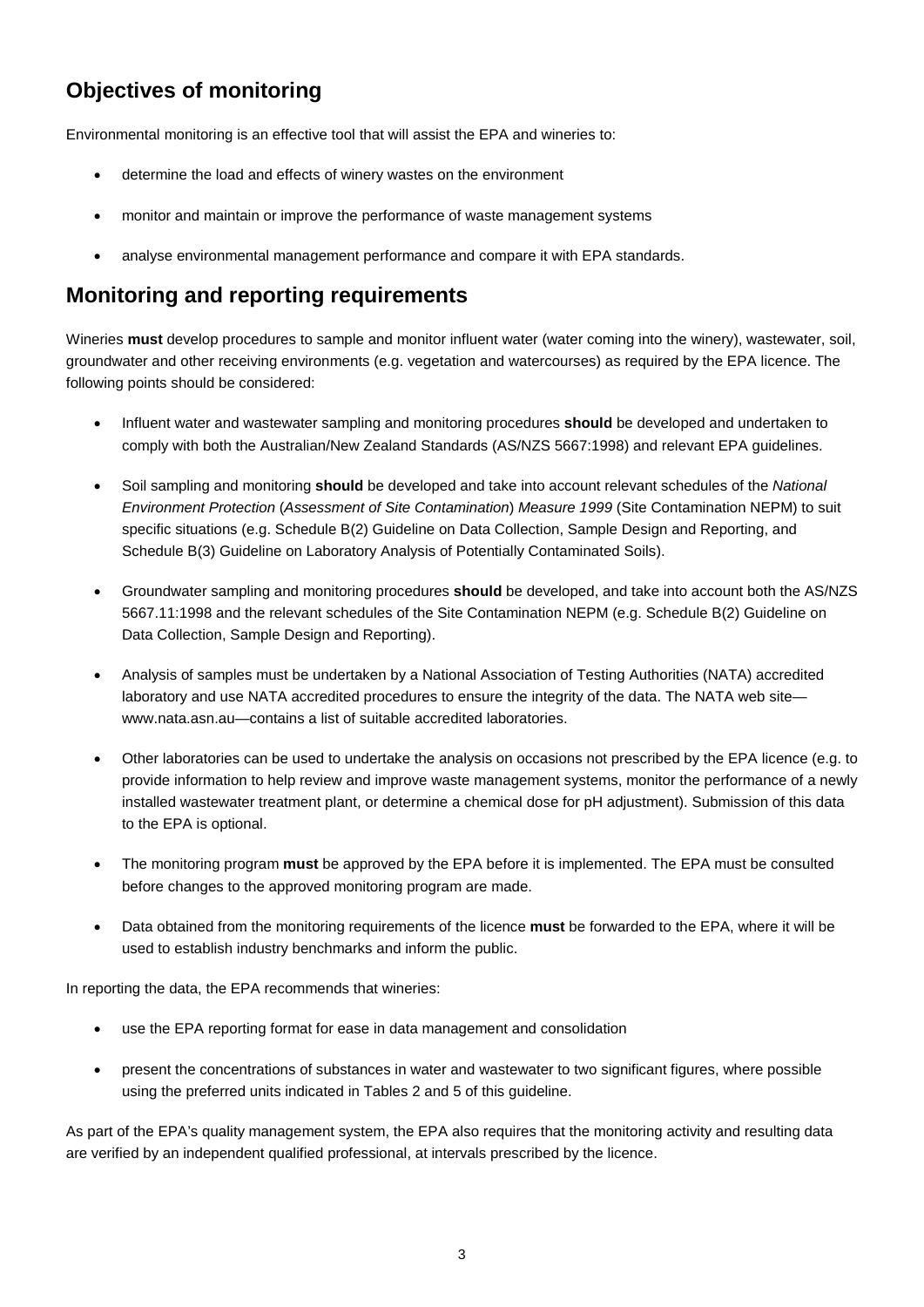In undertaking the verification audit, the verifier must be able to:

- • make an independent professional examination of records, procedures and processes in the winery
- • give an opinion on the accuracy and integrity of the winery's monitoring results
- • confirm whether the approved monitoring program has been followed
- • confirm whether sampling and monitoring was undertaken in accordance with the guidelines specified above
- undertake other requirements that may be specified by the winery's licence.

When selecting someone to conduct the verification audit, the winery should take into account that they:

- are independent of the winery
- are a member of appropriate professional bodies
- have experience in the development and implementation of monitoring programs
- have a degree in or knowledge of a relevant field of environmental science.

 **Note:** Before undertaking verification audits, the winery **must** contact the EPA to confirm that the independent verifier selected meets the above criteria.

### <span id="page-7-0"></span>**Production process description**

 The quantity and types of wastes produced by a winery vary due to waste management practices and the activities undertaken. Wineries must review and amend their monitoring programs regularly to allow for changes in production methods and scale, and to incorporate recommendations from independent verification audits.

The environmental monitoring program submitted to the EPA **must** include the following information:

- • a schematic diagram to show the inputs (e.g. grapes, grape juice, chemicals, water) and outputs (e.g. various wastewater streams, grape marc, lees, filtered solids, stalks, wastewater sludge)
- • a clear and concise description of the processes being undertaken in the winery (e.g. crushing, fermentation, storage, maturation, bottling, sparkling wine production, distillation)
- • details of annual processing inputs and outputs (e.g. crush size, volume of grape juice produced, ratio of red to white grapes processed, volume of processed grape product taken in from other sites, volume of grape product sent for off-site processing, and percentage of wine, sparkling wine and spirits).

 This information will assist the EPA to consolidate and analyse the monitoring data and to understand the waste characteristics and generation patterns of each site. The information can also be used as the basis for undertaking environmental improvement initiatives on site, such as cleaner production.

### <span id="page-7-1"></span> **Monitoring the pollutant load in wastewater**

#### <span id="page-7-2"></span>**Water supply**

 The source of water used in the winery will influence the quality of the effluent stream. For instance, if water is taken from the River Murray, its relatively high salt content will make the effluent more saline than would be the case if the water was sourced from stormwater collected from roofs and clean paved areas. Table 2 lists the parameters that must be analysed in influent water at least annually.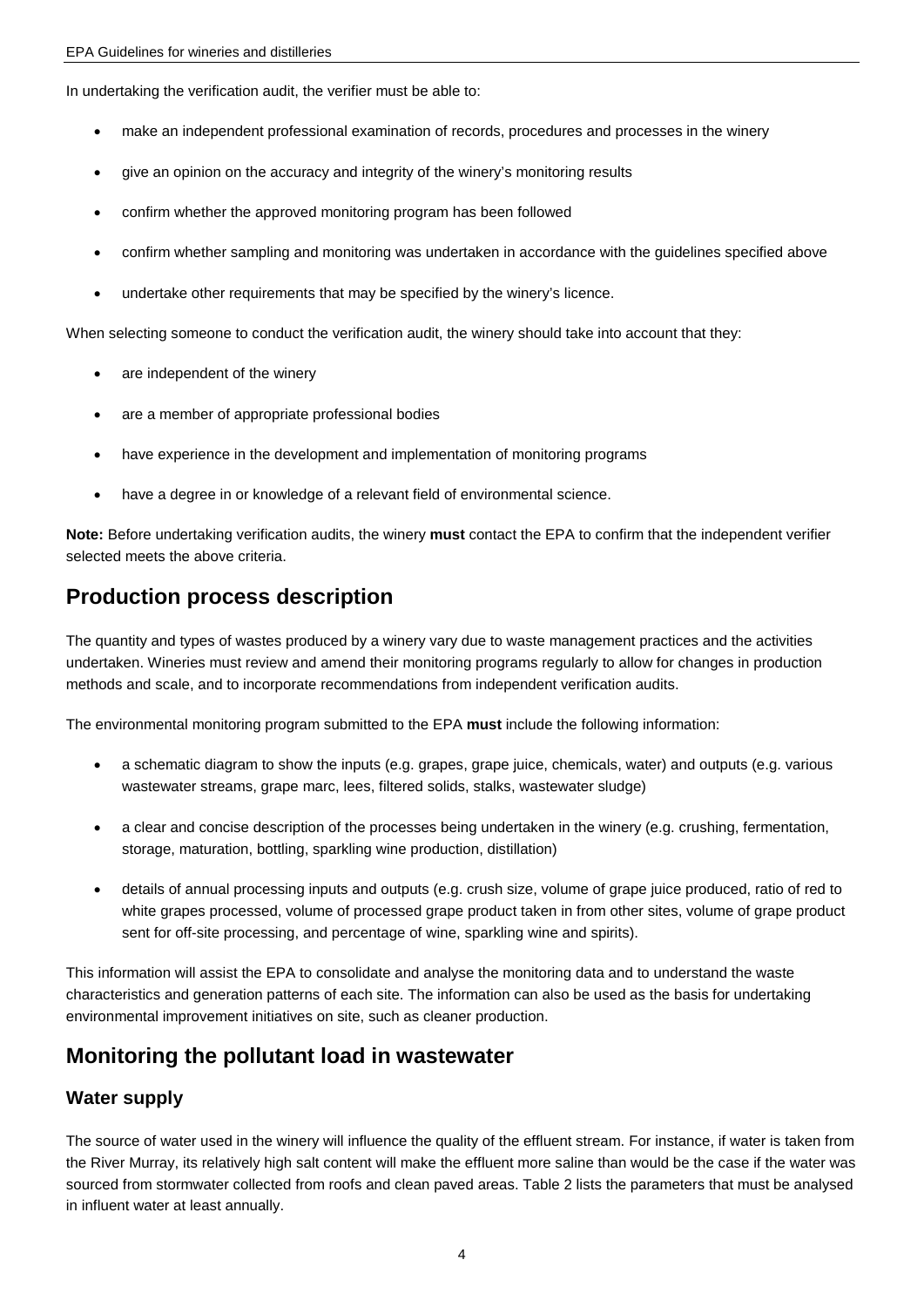#### <span id="page-8-1"></span>**Table 2 Parameters to be analysed in influent water**

|          | <b>Parameter</b>                                                            | <b>Standard units</b> |
|----------|-----------------------------------------------------------------------------|-----------------------|
| Required | EC.                                                                         | dS/m                  |
|          | рH                                                                          | pH units              |
|          | Sodicity                                                                    | <b>SAR</b>            |
|          | Sodium $1$                                                                  | mg/L                  |
|          | Magnesium <sup>1</sup>                                                      | mg/L                  |
|          | Calcium <sup>1</sup>                                                        | mg/L                  |
| Optional | BOD <sup>2</sup> (or TOC, if BOD/TOC ratio can<br>be determined accurately) | mg/L                  |
|          | Total nitrogen (Total N) <sup>2</sup>                                       | mg/L                  |
|          | Total potassium (Total K) $^2$                                              | mg/L                  |
|          | Chloride $3$                                                                | mg/L                  |

1 To be used in determining SAR.

2 Optional, but will be useful when applying the WASTLOAD model (contained in the Manual for Spreading Nutrient-Rich Wastes to Agricultural Land) if the influent water is also used for dilution of effluent irrigated to land.

3 Optional, but as the major problem with sodium is from the damage done by excess salt (as NaCl), it would be in the winery's best interest to determine chloride concentration if the influent water was being used for irrigation purposes.

 For facilities supplied by SA Water, analytical results provided by SA Water will be acceptable to the EPA for water used directly from the supply. However, water supplied by SA Water but stored in open dams **must** be tested at least annually.

#### <span id="page-8-0"></span>**Wastewater**

#### *Wastewater quantity*

 Wastewater flow volumes **must** be measured by using acceptable and properly calibrated flow meters. This will make it easier to accurately determine hydraulic and chemical loads.

 Magnetic flow meters are the best devices for measuring winery wastewater volumes. These flow meters are recommended because they are accurate and low maintenance, as well as being able to measure wastewater containing solid materials that would normally block traditional mechanical meters. Other acceptable wastewater volume monitoring methods include calibrated 'pump hours run' meters; ultrasonic (doppler), orifice plate, or mechanical flow meters; and open-channel weirs or flumes. As these methods are subject to error due to fouling, poor maintenance, equipment faults, etc, they **must** be calibrated according to the manufacturer's specifications.

 Winery wastewater flow volumes **must** be measured at a single location after wastewater has been collected and treated and before it is disposed of or re-used. Flow measurements must be synchronised with wastewater quality monitoring to enable accurate pollutant load calculations.

 A record of winery wastewater volume **must** be provided annually to the EPA. Calibration records of the flow-measuring device **should** be kept at the winery in electronic or hard copy form; this record **should** be available for inspection at any time by an officer authorised under the Act.

 Licensed facilities that discharge wastewater to the sewer or septic tank effluent disposal schemes (STEDS) **must**  comply with the trade waste requirements of the SA Water facility or STEDS management. However, in these cases,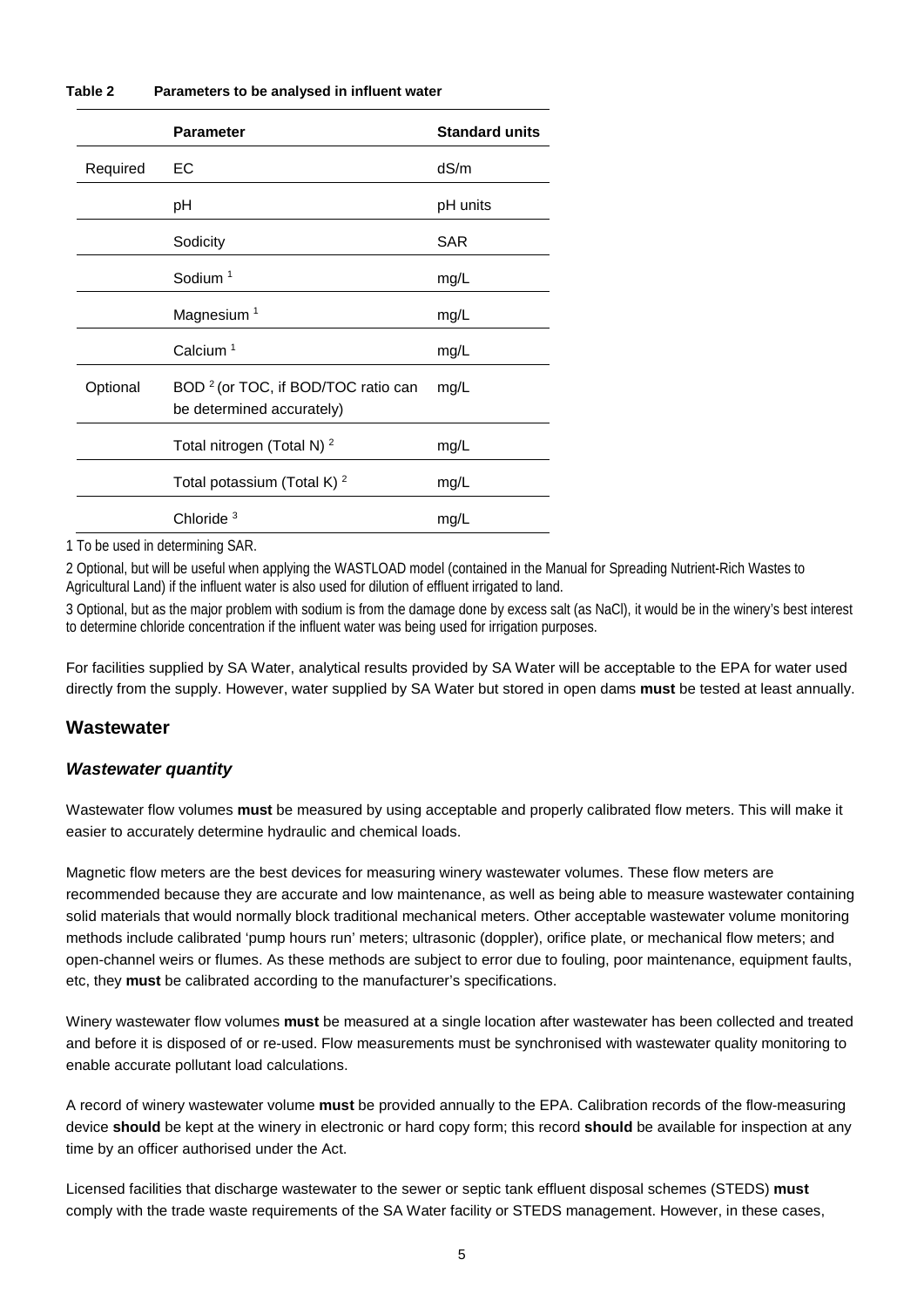monthly wastewater generation data must be reported to the EPA annually. As a good management practice, the EPA also encourages unlicensed facilities to keep a record of their monthly wastewater production.

#### *Wastewater quality*

Winery wastewater comes from a number of sources that include:

- cleaning of tanks
- ion exchange columns
- hosing down of floors and equipment
- rinsing of transfer lines
- barrel washing
- spent wine and product losses
- bottling facilities
- filtration units
- laboratory wastewater
- stormwater diverted into, or captured in, the wastewater management system.

 Wine production is seasonal, and the characteristics of wastewater vary with the production period. Up to six production periods can be defined; these are summarised in Table 3.

<span id="page-9-0"></span>

| Table 3 | Description of winery wastewater production periods at wineries <sup>1</sup> |
|---------|------------------------------------------------------------------------------|
|---------|------------------------------------------------------------------------------|

| Period <sup>2</sup> | <b>Typical months</b><br>of the year | <b>Description</b>                                                                                                                                                                                  |
|---------------------|--------------------------------------|-----------------------------------------------------------------------------------------------------------------------------------------------------------------------------------------------------|
| Pre-vintage         | January-February                     | Bottling, caustic washing of tanks, non-caustic washing of equipment in<br>readiness for vintage                                                                                                    |
| Early vintage       | February-March                       | Wastewater production is rapidly rising to peak vintage flows and has<br>reached 40% of the maximum weekly flow; vintage operations<br>dominated by white wine production.                          |
| Peak vintage        | March-May                            | Wastewater generation is at its peak; vintage-only operations are at a<br>maximum.                                                                                                                  |
| Late vintage        | April-June                           | Wastewater production has decreased to 40% of the maximum weekly<br>flow; vintage operations dominated by production of red wines;<br>distillation of ethanol spirit may coincide with this period. |
| Post-vintage        | May-September                        | Pre-fermentation operations have ceased; effect of caustic cleaning, ion<br>exchange etc. is at its greatest, and wastewater quality may be poor.                                                   |
| Non-vintage         | June-December                        | Wastewater generation is at its lowest—generally less than 30% of<br>maximum weekly flows during vintage; wastewater quality is highly<br>dependent on day-by-day activities.                       |

1 Chapman et. al., *Winery Wastewater Handbook* 2001

2 The demarcation between one period and another, and the timing or existence of each period, will vary between wineries and regions.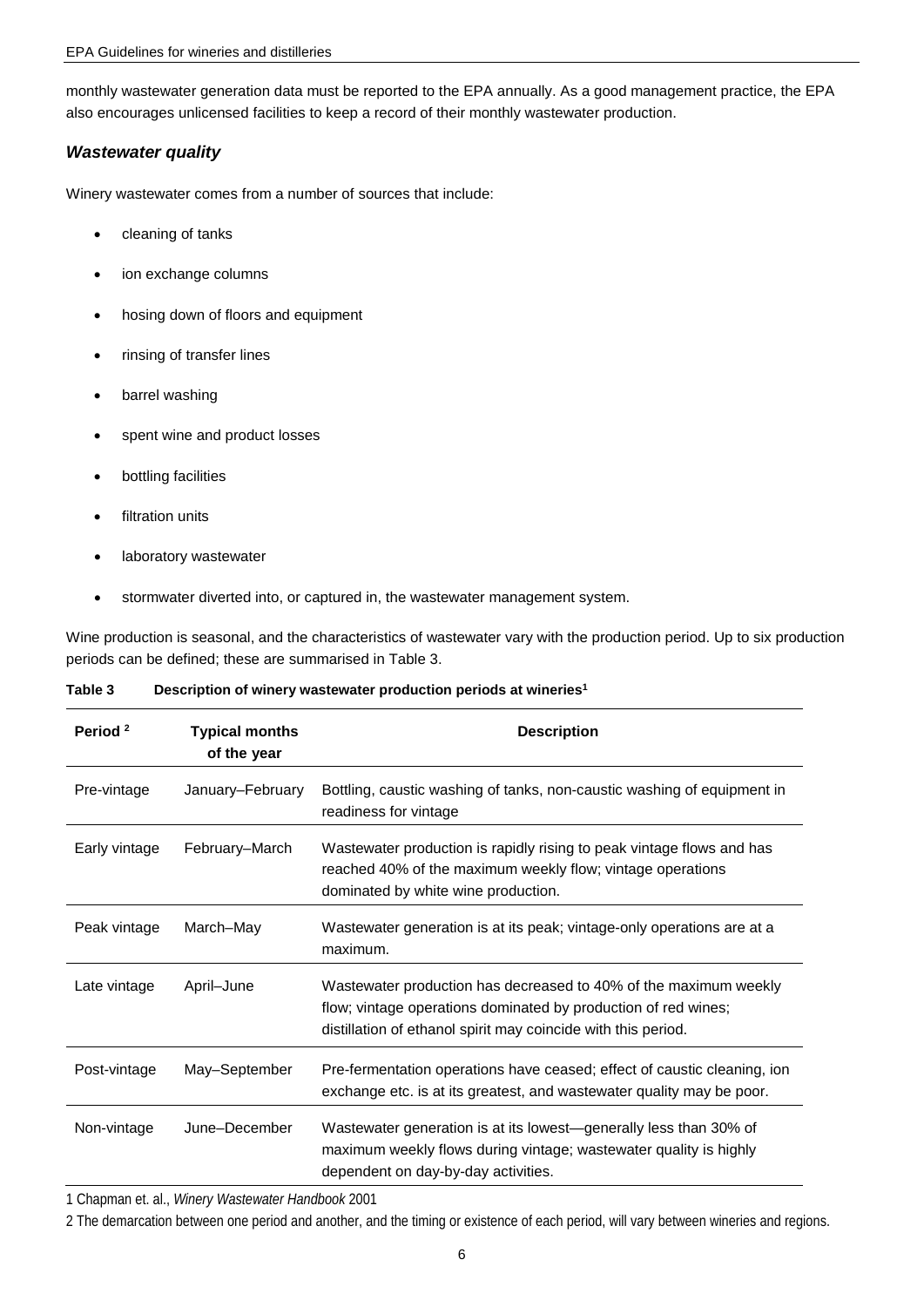To accurately determine the pollutant load that is discharged to the environment, sampling **must** reflect wastewater quality during the production period. It must be performed at a suitable location before it is disposed of to land or re-used for irrigation. Monitoring programs submitted to the EPA to comply with licence requirements **must** be accompanied by a schematic diagram. This must indicate the sequence of wastewater treatment processes employed and where the wastewater sampling is to be performed, to enable the EPA to advise on the suitability of the monitoring point.

 Table 4 shows the EPA monitoring frequency requirements for differing volumes of wastewater generated by wineries. For facilities that do not have distinct production periods, a suitable frequency **must** be discussed with the EPA.

#### <span id="page-10-0"></span>**Table 4 Prescribed wastewater monitoring frequencies**

| Wastewater produced per year,<br>ML | <b>Frequency</b>                  |
|-------------------------------------|-----------------------------------|
| ~10                                 | once per production period        |
| $10 - 20$                           | twice per production period       |
| >20                                 | three times per production period |

 For a winery that generates more than 10 ML of wastewater per year the EPA may permit a reduction in wastewater monitoring frequency if:

- • an adequate treatment system, approved by the EPA to treat wastewater before application to land, has been installed
- the facility fully implements an irrigation management plan (IMP) approved by the EPA
- the wastewater management system is equipped with in-line monitoring devices for dissolved oxygen (DO), and pH or EC to indicate irregularities that may indicate a need for further testing.

 The parameters to be monitored in wastewater are listed in Table 5. The winery may need to consult its EPA licence coordinator to confirm whether the optional parameters listed in the table need to be monitored.

 If a winery generates less than 1 ML of wastewater per year, the EPA may permit the omission of some minor wastewater parameters from the monitoring regime if it can be demonstrated that the risk to the environment is low, and the wastewater management system has been working effectively for the past two years.

 The EPA recommends that winery effluent not be combined with wastewater generated from cellar door and food preparation activities. This is due to health concerns. If separation is not possible, the winery **must** seek advice from the Department of Human Services.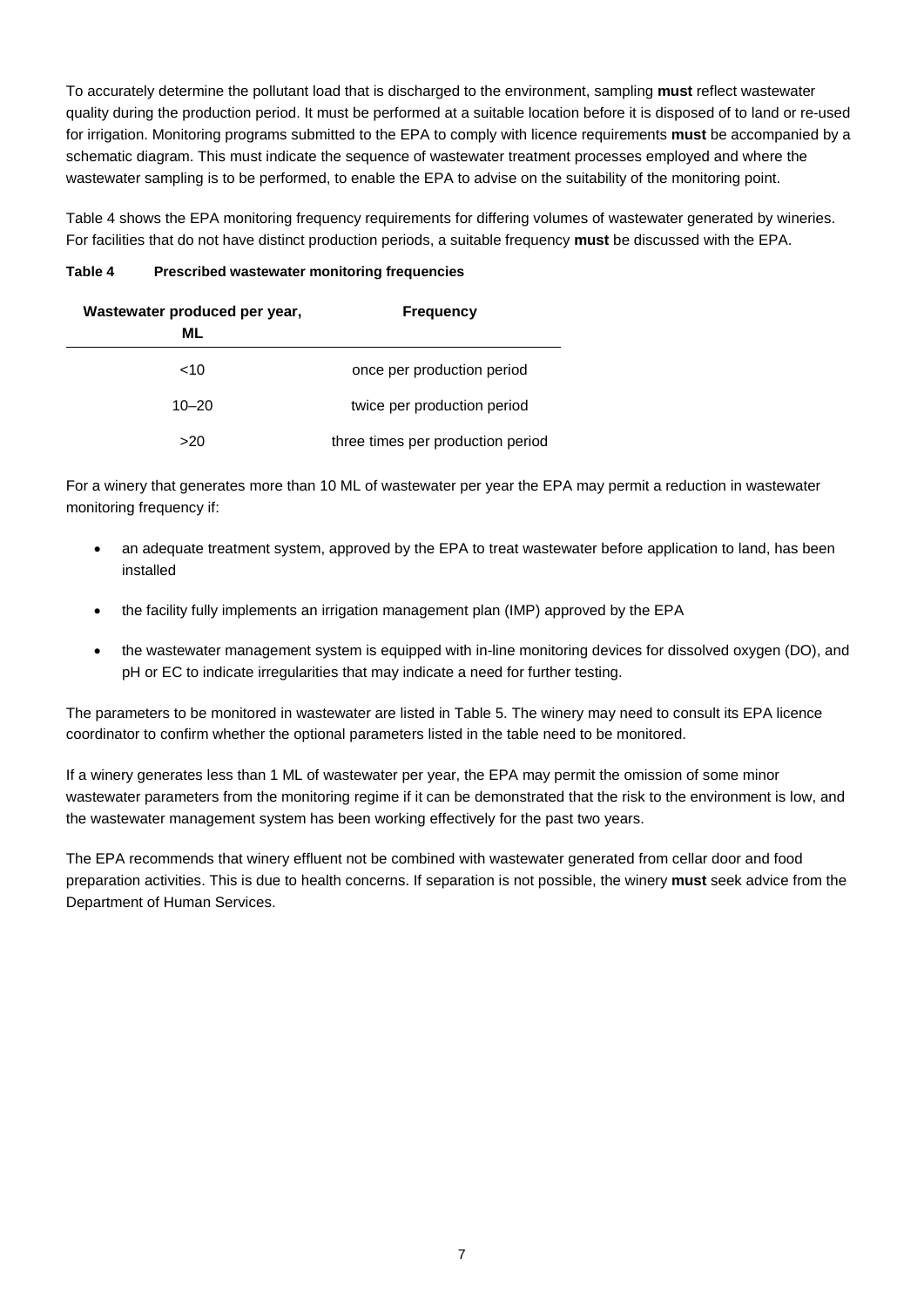|          | <b>Parameters</b>                      | <b>Standard units</b> |
|----------|----------------------------------------|-----------------------|
| Required | <b>BOD</b>                             | mg/L                  |
|          | <b>Total N</b>                         | mg/L                  |
|          | <b>Total P</b>                         | mg/L                  |
|          | <b>Total K</b>                         | mg/L                  |
|          | EC                                     | dS/m                  |
|          | pH                                     | pH units              |
|          | Sodium <sup>1</sup>                    | mg/L                  |
|          | Magnesium <sup>1</sup>                 | mg/L                  |
|          | Calcium <sup>1</sup>                   | mg/L                  |
|          | Sodicity                               | <b>SAR</b>            |
|          | Chloride                               | mg/L                  |
|          | Total suspended<br>solids <sup>2</sup> | mg/L                  |
| Optional | TOC <sup>3</sup>                       | mg/L                  |
|          | COD <sup>3</sup>                       | mg/L                  |
|          | Sulphate <sup>4</sup>                  | mg/L                  |
|          | Carbonate <sup>5</sup>                 | mg/L                  |
|          | Bicarbonate <sup>5</sup>               | mg/L                  |

<span id="page-11-1"></span>

| Table 5 | Parameters to be analysed in wastewater |
|---------|-----------------------------------------|
|---------|-----------------------------------------|

1 To be used in determining SAR.

2 Solids may generate odours upon anaerobic decomposition and may result in the clogging of drippers.

3 Although BOD is the accepted environmental pollution indicator, TOC or COD can provide a quicker indication of irregularities in the wastewater system

4 Sulphate reduction under anaerobic conditions may generate odours; measurement may only be necessary where wastewater is stored in open tanks and lagoons; precipitation with calcium can lead to white scale formation and clogging of drippers.

5 Precipitation with calcium can lead to white scale formation and clogging of drippers; measurements of these parameters will also allow for determination of alkalinity and Adjusted SAR.

### <span id="page-11-0"></span>**Monitoring the effects of wastewater disposal**

 To ensure the sustainability of the State's soil and water resources and to meet the water quality objectives set by the  *Environment Protection (Water Quality) Policy 2015* (Water Quality Policy), the EPA requires that the rate of wastewater application to land **must** be regulated according to:

- • the dominant soil types in irrigated sites (including texture, structure, chemistry, moisture holding ability, depth of topsoil, effective rooting depth, depth to impeding clay layers or to layers highly permeable to water)
- the concentration of organic carbon, nutrients and salts in the wastewater
- • an organic carbon, nutrient and salt balance analysis to determine the potential effects on crop growth and long-term soil loadings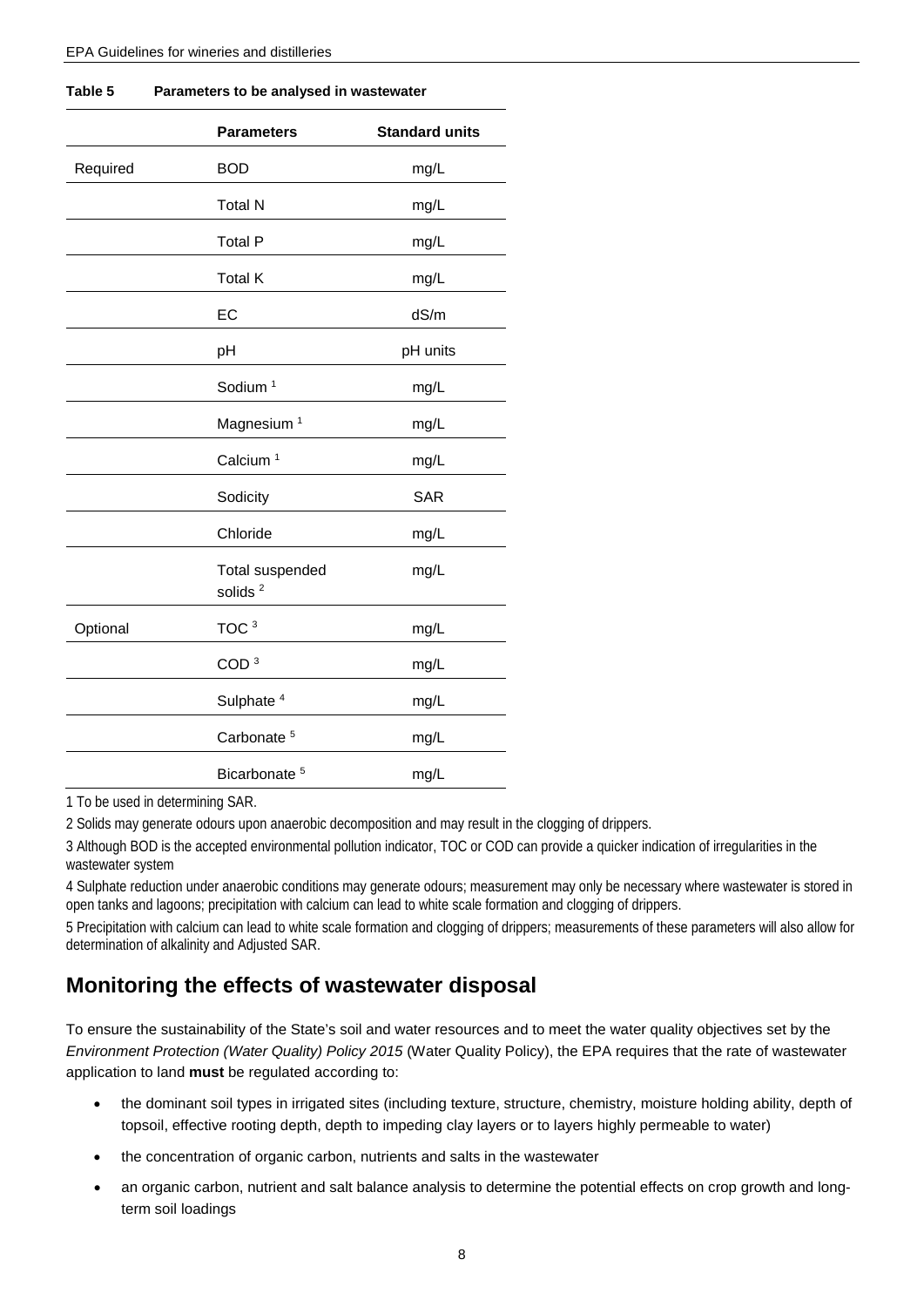• the sensitivity of the area (including depth to groundwater, proximity to watercourses, public roads, residences and other facilities, slope of the site, areas prone to waterlogging, salinisation, flooding and/or erosion).

 For irrigated sites that contain more than one soil type, hydraulic and chemical loading rates **must** be determined in accordance with the requirement of each Irrigation Management Unit (IMU).

#### <span id="page-12-0"></span>**Soil**

 Wineries that irrigate with wastewater (treated or untreated) at a rate greater than 100 mm (1 ML/ha) per year **must**  include annual soil chemistry monitoring in their monitoring program to detect any changes in soil properties. An exemption from this requirement may be provided if the winery is able to demonstrate that:

- the hydraulic load applied to land is based on proper water budget calculations
- nutrient uptake by crops far exceeds the rate at which the nutrients are applied
- the soil microorganisms can easily sustain the organic carbon loading
- • any other constituents in the wastewater (e.g. sodicity, acidity/alkalinity, chloride concentration) can be easily tolerated by the crops or sustained by the soil
- • no significant changes in soil chemistry have been observed in the past three years.

 Facilities that undertake intensive wastewater irrigation, or are located in sensitive areas, may also be required to develop and implement an irrigation management plan (IMP).

 A map of the wastewater-irrigated site that shows the areas of the IMUs and the locations of soil moisture monitoring devices, and the sampling location for soil chemistry analysis for each IMU, **must** be attached to the monitoring program or IMP submitted to the EPA. The locations of monitoring sites must be consistent with previous monitoring locations to make it possible to analyse the data.

#### *Soil moisture*

 Only a portion of soil-stored water, called readily available water (RAW), can be extracted by plants before water stress becomes evident. RAW is governed, among other factors, by the ability of different soil textures to store water against gravity, and by root depth and distribution.

 To minimise percolation to groundwater, wastewater **must** be applied at a rate equal to that at which it is removed by plants. Daily water requirements can be estimated from a water balance (otherwise referred to as water budget) that takes into consideration the following:

- irrigation and rainfall contributions
- canopy interception of rainfall
- • depth of active root zone
- • crop water requirements (crop factor x evaporation and as measured with calibrated soil water monitoring devices )
- salt leaching requirements to ensure that soil salinity levels do not exceed crop tolerance
- • efficiency of irrigation systems.

 Rainfall and evaporation data can be obtained from the SA Bureau of Meteorology or by installing a weather station on site.

 Soil moisture monitoring before and after wastewater application is an important tool for irrigation management. Submission of the soil moisture data to the EPA is not mandatory, unless specified in the EPA licence. However, records of the soil moisture and water budget calculations **should** be kept and made available to the EPA for inspection when required.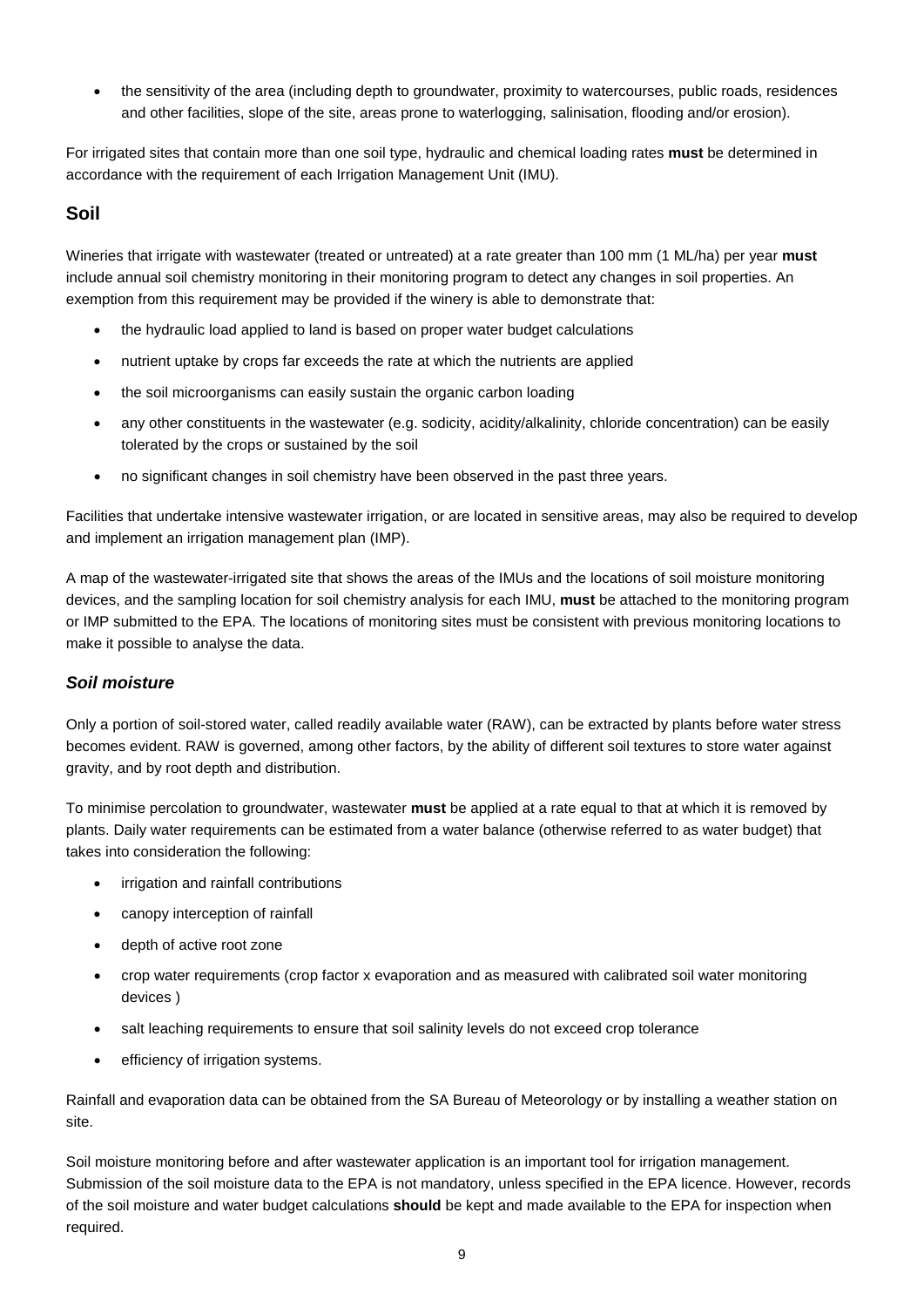The installation, maintenance and operation of soil moisture monitoring equipment require a high level of technical expertise. Many facilities have linked their irrigation systems to soil moisture monitoring devices for automated control. The EPA recommends that wineries seek the assistance of irrigation specialists to determine the system that best suits the needs of the site.

#### *Soil chemistry*

 The accuracy of soil monitoring data relies highly on the sampling methods and techniques employed and hence **must**  be undertaken only by qualified professionals or suitably trained and/or experienced persons. Winery employees must only be allowed to undertake this activity if they have satisfactorily completed suitable soil sampling and monitoring training.

 The monitoring location must be properly marked to enable samples to be collected at locations adjacent to previous sampling points for valid comparison of results. Two samples for each dominant soil type **must** be collected once a year (preferably in September or October) from depths which correspond to horizontal stratigraphy to take into account the soil profile physical variation. For each sample, the EPA prefers composite portions taken from at least two sampling points for a more representative result.

 For wastewater-irrigated sites with more than two dominant soil types, a practical soil sampling intensity must be discussed with the EPA.

The following depths can be taken as a guide for sampling:

- • topsoil—separate samples from the following soil layers:
	- o 0–20 cm
	- o 20–60 cm
- subsoil—typically from 60 cm to bottom of the rootzone or depth of first impeding layer.

The samples collected **must** be analysed for the parameters listed in Table 6.

<span id="page-13-0"></span>

| Parameters <sup>1</sup>   | <b>Standard units</b> |
|---------------------------|-----------------------|
| TOC                       | ℅                     |
| Total N                   | mg/kg                 |
| <b>Total P</b>            | mg/kg                 |
| <b>Total K</b>            | mg/kg                 |
| pH (1:5 soil:water)       | pH units              |
| ECe <sup>2</sup>          | dS/m                  |
| Sodium                    | mg/kg                 |
| Magnesium                 | mg/kg                 |
| Calcium                   | mg/kg                 |
| Sodicity (1:5 soil:water) | SAR                   |

1 The WASTLOAD model requires the use of specific methods of analysis for data to be entered into the model. The recommended methods are listed under the WASTLOAD Model Operating Instructions section of the manual.

2 Saturated electrical conductivity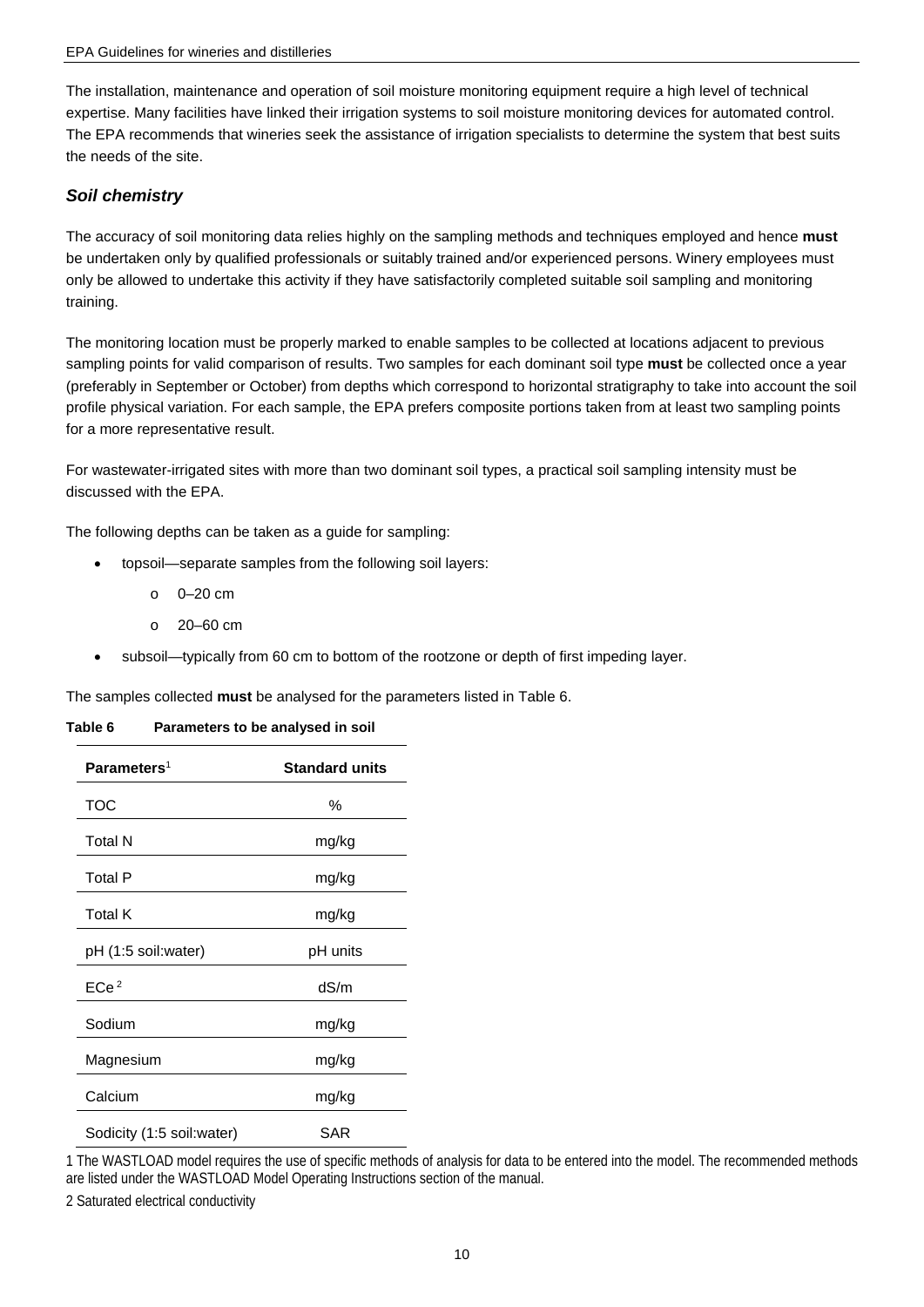Facilities that apply sludge produced from wastewater treatment systems **must** also monitor the soil in the receiving area for the heavy metals listed in Table 9. The information so gained will make it possible to calculate the maximum rate at  which sludge can be applied to land, following the principles outlined in the EPA Guideline *Use of Water Treatment Solids (WTS)*, *August 2002*.

 For comparative purposes, the winery must also monitor the soil chemistry of a reference site at the same time and frequency. Each IMU may require a separate reference site.

### <span id="page-14-0"></span>**Groundwater**

#### *Wastewater-irrigated sites*

 Wineries that irrigate with wastewater at a rate greater than 100 mm per year **must monitor** groundwater in the irrigation site if there is a confined or unconfined groundwater aquifer less than 15 metres below the surface. Again, the rule may be varied depending on the sensitivity of the irrigated site (e.g. presence of fractured rock, limestone aquifer or permeable soil layers, or proximity to a watercourse or groundwater extraction bore).

 If the depth of the aquifer is unknown, the EPA recommends that an exploratory bore be drilled to 15 metres, or the uppermost impeding layer, to confirm the depth to groundwater. For areas where the depth to groundwater is known to be more than 15 metres, drilling an exploratory bore will detect a developing perched water table. Contact the Department of Water, Land and Biodiversity Conservation (DWLBC) or the Primary Industries and Resources SA (PIRSA) for information on the presence and/or location of existing bores in your area.

 Due to the complexity of groundwater systems, the layout and installation of groundwater monitoring bores must be undertaken by qualified groundwater professionals. For small irrigation areas (<20 ha), the EPA requires a minimum of three observation bores arranged in a triangular configuration, with one bore hydrologically uphill of the irrigation area to provide reference data for comparison with wastewater-irrigated sites. Large irrigation sites and areas lying above complex groundwater systems require advice from groundwater specialists to determine the required number of monitoring bores.

 The use of existing wells or bores is not recommended unless it can be demonstrated that they are suitable for the winery's sampling and monitoring objectives and procedures.

 Groundwater sampling and monitoring **must** only be undertaken by qualified groundwater professionals or suitably (Australian Height Datum) at least quarterly, and the quality of groundwater **must** be analysed once every six months for experienced and/or trained operators. The depth to groundwater in monitoring bores **must** be measured in AHD the parameters listed in Table 7.

| <b>Parameters</b>                       | <b>Standard units</b> |
|-----------------------------------------|-----------------------|
| TOC                                     | mg/L                  |
| рH                                      | pH units              |
| ЕC                                      | dS/m                  |
| Oxidised nitrogen (nitrite and nitrate) | mg/L                  |
| Ammonia nitrogen <sup>1</sup>           | mq/                   |

#### <span id="page-14-1"></span>**Table 7 Parameters to be analysed in groundwater**

1 Optional but can be used as an indicator for the development of anaerobic conditions in the aquifer system.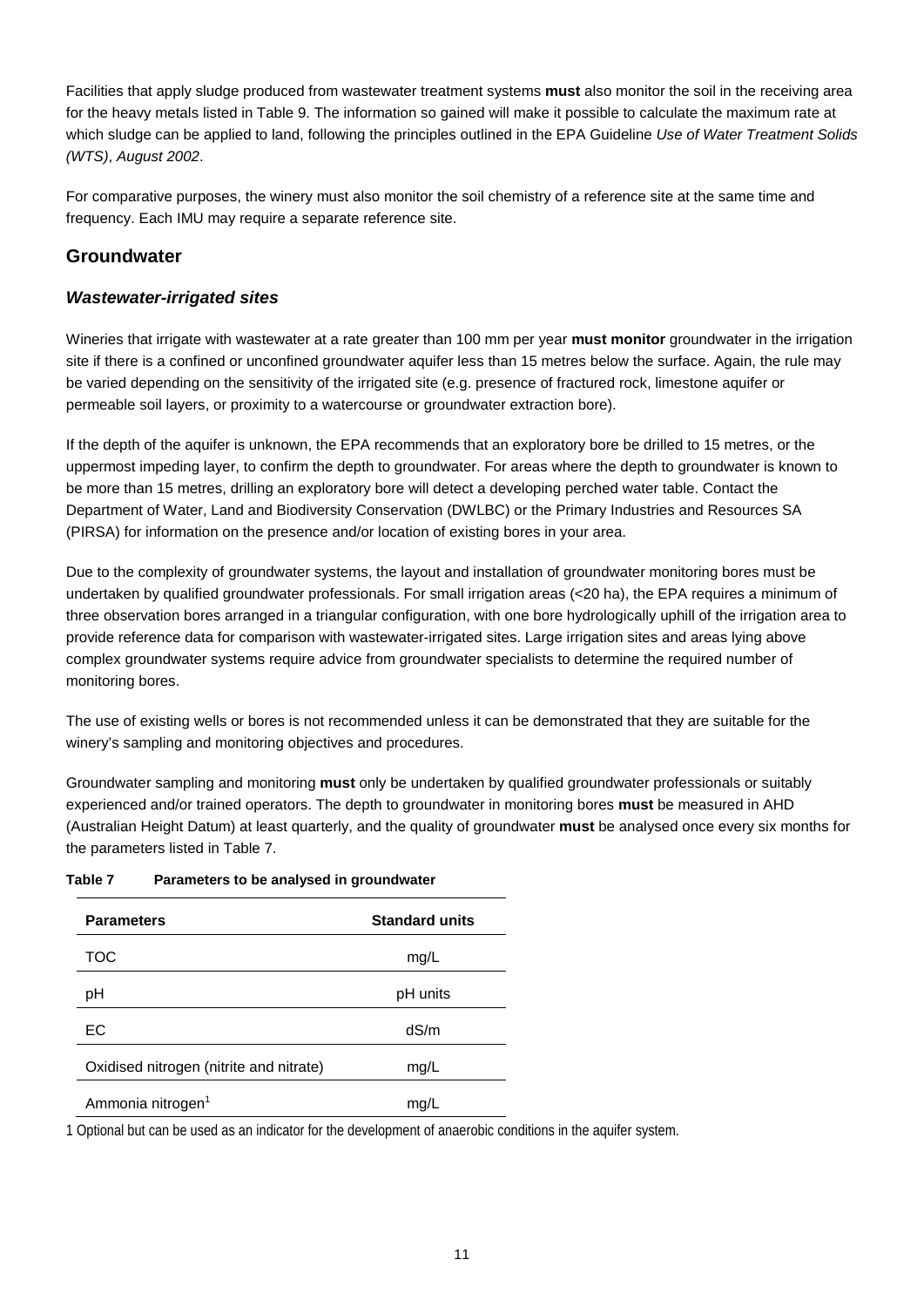#### *Wastewater storage lagoons*

 To ensure the integrity of wastewater storage lagoons, groundwater in the vicinity of lagoons **must** be monitored. Again, wineries must seek advice from qualified groundwater professionals to locate a suitable place for monitoring to be conducted. If a lagoon is equipped with a leakage detection device, monitoring may not be necessary.

 The mandatory provisions for wastewater lagoon construction and reconstruction are outlined in Clause 18 of the Water Quality Policy. Information can also be found in the EPA Guideline *Wastewater Lagoon Construction, September 2003*.

#### <span id="page-15-0"></span>**Watercourses**

 Where wastewater management system components (sumps, settling tanks, lagoons, wetlands, irrigated sites, etc.) are located within 50 metres of a watercourse, the quality of the water in the watercourse during periods of flow **should** be monitored at frequencies agreed to with the EPA. The parameters to be measured are listed in Table 8. A suitably experienced and/or trained winery staff member can undertake the measurements using properly calibrated instruments.

<span id="page-15-3"></span>

| Parameters to be analysed in watercourse |
|------------------------------------------|
|                                          |

| <b>Parameters</b> | <b>Standard units</b> |
|-------------------|-----------------------|
| Dissolved oxygen  | mg/L                  |
| рH                | pH units              |
| FC.               | dS/m                  |

 The watercourse **should** be monitored at locations upstream and downstream of, and adjacent to, the facility. If there is any indication that the watercourse may be contaminated, it is in the winery's best interests to extend the range of tests made on the water and to notify the EPA as soon as possible.

#### <span id="page-15-1"></span>**Stormwater**

 The EPA recommends that clean stormwater run-off from roofs and hard-paved surfaces in the winery be put to some productive use (e.g. for re-use within the winery, or to increase the flow of adjacent rivers and creeks). Some facilities have installed devices to detect whether captured stormwater has become polluted before it is diverted to watercourses. The EPA recommends that potentially polluted stormwater be stored temporarily so that it can be checked for quality prior to discharge to a watercourse.

 Before the discharge to any watercourse of stormwater that may be polluted with winery or other wastes, the water **must**  be analysed to ensure that it meets the water quality criteria outlined in the *Environment Protection (Water Quality) Policy 2015* (Water Quality Policy). If the water quality does not meet the criteria of the Water Quality Policy, the polluted stormwater must be diverted to the wastewater management system if capacity allows, transported to an off-site wastewater treatment facility licensed by the EPA, or treated to meet the levels of the Water Quality Policy before disposal to the watercourse.

 However, under very special circumstances, the EPA may grant an exemption to allow the discharge of this stormwater to the watercourse upon meeting certain water quality criteria and conditions agreed to by both parties.

#### <span id="page-15-2"></span>**Vegetation health**

 The EPA recommends that the health of vegetation in treelots, pastures or vineyards irrigated with winery wastewater is monitored. Visual observation and recording of the condition of marked patches of vegetation will allow early detection of extremely poor wastewater quality or accidental discharges to the wastewater stream.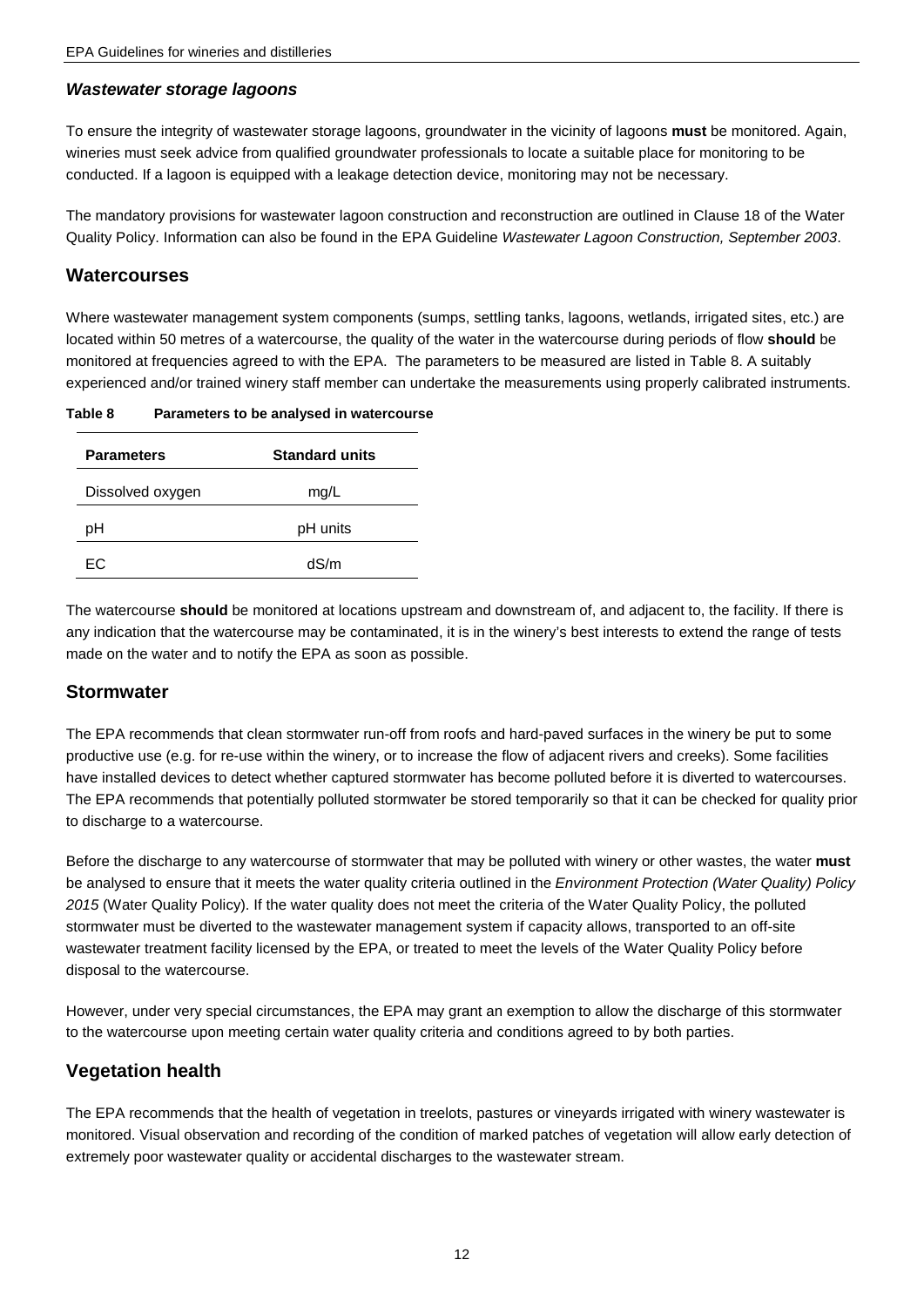# <span id="page-16-0"></span> **Monitoring the management of solid wastes**

 Wineries must maintain and submit to the EPA a record of solid wastes (e.g. grape marc, filtered solids, wastewater sludge, stalks, lees) produced each year. The record should include:

- the quantity of each waste produced
- what is done with it (on-site management or composting, or off-site disposal)
- if managed on-site, the date, area covered and location of the application (e.g. name of vineyard, woodlot)
- the waste management company used (if applicable).

 Some waste depots are licensed by the EPA to receive wastewater treatment sludge. These facilities may require information on the leachability characteristics of the sludge before accepting such waste. The EPA recommends that wineries contact waste depots for disposal requirements before using their services.

 If sludge is applied to land owned by the winery, the EPA recommends that it be applied uniformly to the largest possible area. Wineries that undertake this practice **must** monitor, at least annually, the heavy metal content (as listed in Table 9) of the sludge and the soil to which it is applied.

| <b>Parameters</b> | <b>Standard units</b> |
|-------------------|-----------------------|
| Arsenic           | mg/kg                 |
| Cadmium           | mg/kg                 |
| Copper            | mg/kg                 |
| Lead              | mg/kg                 |
| Mercury           | mg/kg                 |
| <b>Nickel</b>     | mg/kg                 |
| Zinc              | mg/kg                 |
| Chromium          | mg/kg                 |
| Aluminum          | mg/kg                 |

<span id="page-16-1"></span>**Table 9 Parameters to be analysed in wastewater treatment sludge** 

 Wastewater treatment sludge is composed mainly of microbial cells and grape residues that may increase the organic carbon and nutrient levels in the soil. If sludge and other solid wastes are applied to land at frequent intervals, or in large quantities, their contribution **must** be incorporated into soil organic carbon and nutrient balance analyses.

 If flocculating or coagulating agents are used to treat wastewater, then the health and ecotoxicological effects of these substances **must** be examined before applying the sludge to land.

 Wastewater sludge from combined winery and domestic wastewater disposal systems may contain other substances that have significant health concerns associated with them. The application of this sludge must comply with the *South Australian Biosolids Guidelines.* 

 For facilities that compost on site, a suitable monitoring program **must** be developed to assess any effect composting may have on the environment.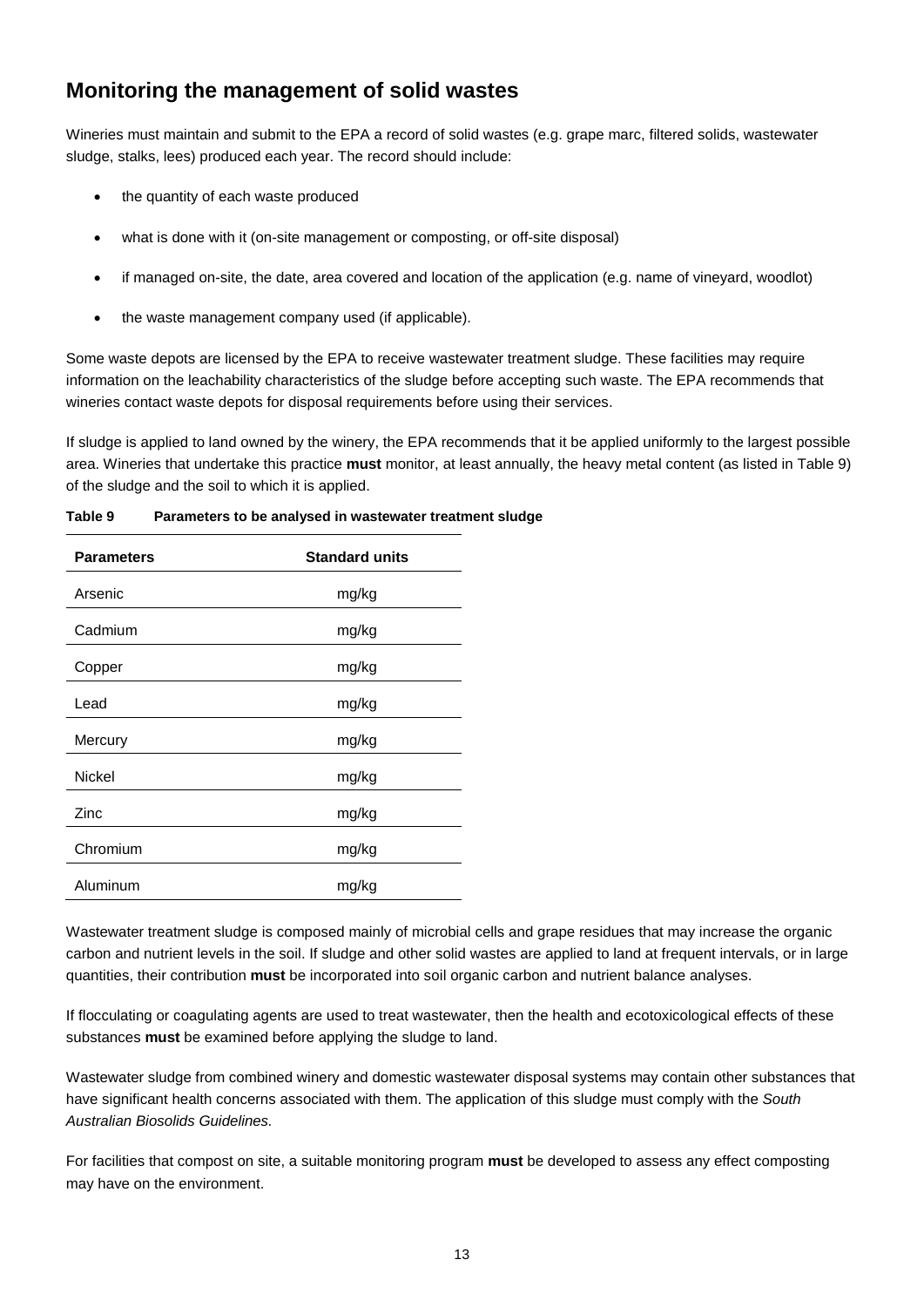### <span id="page-17-0"></span>**Monitoring the impacts of noise and odour**

 The EPA encourages all industries, licensed or unlicensed, to keep a complaint register and have a telephone number for receiving complaints. Odour and noise are the most common complaints against wineries.

 If there is a complaint, the EPA recommends that the winery and the other party(s) discuss the matter openly. For noise complaints, the EPA may request that the noise be measured by qualified acoustic engineers in accordance with the *Environment Protection (Industrial Noise Policy) 1994*. This will determine whether noise reduction measures need to be implemented.

 Some wineries that have received occasional odour complaints have incorporated crude odour rating systems into their monitoring programs. If the problem becomes persistent and difficult to overcome, expert advice must be sought from consultants who specialise in waste or wastewater management. In these cases, the EPA may also require that the odour be assessed using the methodology and the criteria outlined in the EPA Guideline *Odour Assessment Using Odour Source Modelling, March 2003*.

### <span id="page-17-1"></span>**National Pollutant Inventory**

 Monitoring of air emissions is not required under current winery licences. However, estimations of emissions may be required for the National Pollutant Inventory (NPI).

 NPI reporting is mandatory under the *Environment Protection Act (1993)*, and estimates of emissions of NPI-listed substances to air, water and land must be reported for each substance emitted at above threshold levels. (The full list of be considered when determining if thresholds are being exceeded. NPI reporting of pollutant emissions is required annually by 30 September for financial year reporters (calendar year reporting can be negotiated). Greenhouse gases and ozone depleting substances are currently not reported to the NPI. 90 reportable substances can be seen on the NPI web site - [www.npi.gov.au/about/list\\_of\\_subst.html\)](http://www.npi.gov.au/about/list_of_subst.html). The full list must

 *A Wine and Spirit Handbook* has been developed to advise on what a winery is required to provide or retain for NPI reporting purposes, including emission estimation techniques. *The Wine and Spirit Handbook* and associated *Emission Estimation Technique Manuals* are available from the NPI website at [www.npi.gov.au.](http://www.npi.gov.au/)

### <span id="page-17-2"></span> **Individual review of monitoring data**

 improvement of their processes and environmental management practices. Monitoring is an expensive and resource-intensive process, so wineries **must** effectively use the data obtained for

 Each winery **must** develop a database to consolidate its monitoring data, and a trained employee of the winery **must**  regularly review the monitoring data. The results and trends **must** be examined to determine:

- if waste generation patterns in the winery have changed
- • if there are any characteristics of the wastewater that make it unsuitable for irrigation or management on site
- the organic carbon, nutrient and salt loads to the environment
- • whether there are changes to the soil, including increased sodicity, alkalinity, acidity, etc.
- • how wastewater management and irrigation affect soil and water (surface and groundwater) in comparison with control or reference sites
- • if there are potential breaches of the water quality criteria for the protected environmental values as outlined in Schedules 1 and 2 of the Water Quality Policy
- whether there is an accumulation of heavy metals within or in the vicinity of the application area.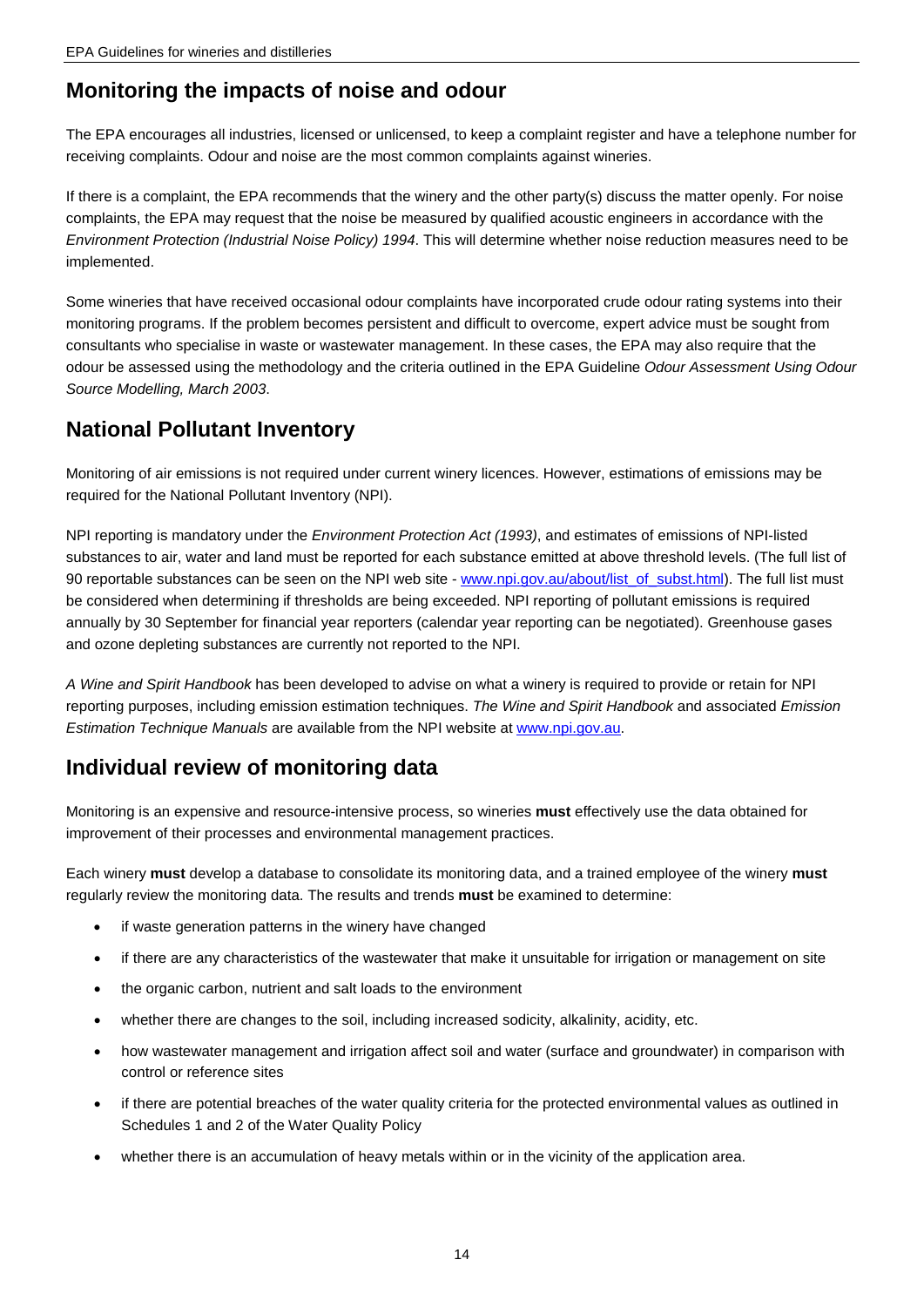Wastewater management systems **must** be modified in accordance with the monitoring results obtained. Specialist advice **must** be sought to develop an Environment Improvement Program to address suspected declines in environmental performance or if environmental impacts are evident.

# <span id="page-18-0"></span> **References and related reading**

 Agriculture and Resource Management Council of Australia and New Zealand 1998, *Effluent Management Guidelines for Wineries and Distilleries*.

 Chapman J, Baker P and Wills, S 2001, *Winery Wastewater Handbook: Production, Impacts and Management*, Winetitles Publishers, Adelaide, South Australia.

 National Environment Protection Council Service Corporation 1999, *National Environment Protection (Assessment of Site Contamination) Measure 1999*.

Primary Industries and Resources SA 2003, *Manual for Spreading Nutrient-Rich Wastes on Agricultural Land*.

[1](#page-19-1) South Australian EPA 1996, *South Australian Biosolids Guideline for the Safe Handling, Reuse or Disposal of Biosolids*.

South Australian EPA 2002, *Use of Water Treatment Solids*, August 2002.

South Australian EPA 2002, *Wastewater Lagoon Construction*, September 2002.

South Australian EPA 2003, *Environment Protection (Water Quality) Policy 2015*.

South Australian EPA 2003, *Independent Verification of Monitoring Programmes*, March 2003.

South Australian EPA 2003, *Odour Assessment Using Odour Source Modelling*, March 2003.

South Australian EPA 2004, *Bunding and Spill Management*, January 2004.

1

South Australian Wine and Brandy Industry Association 1996, *Cleaner Production for the Wine Industry*.

Standards Australia 1998, Australian/New Zealand Standard AS/NZS 5667:1998 Water Quality Sampling.

 1 All SA EPA publications are available from the EPA web site - [www.epa.sa.gov.au](http://www.epa.sa.gov.au/) - or by contacting the EPA (telephone: (08) 8204 2004)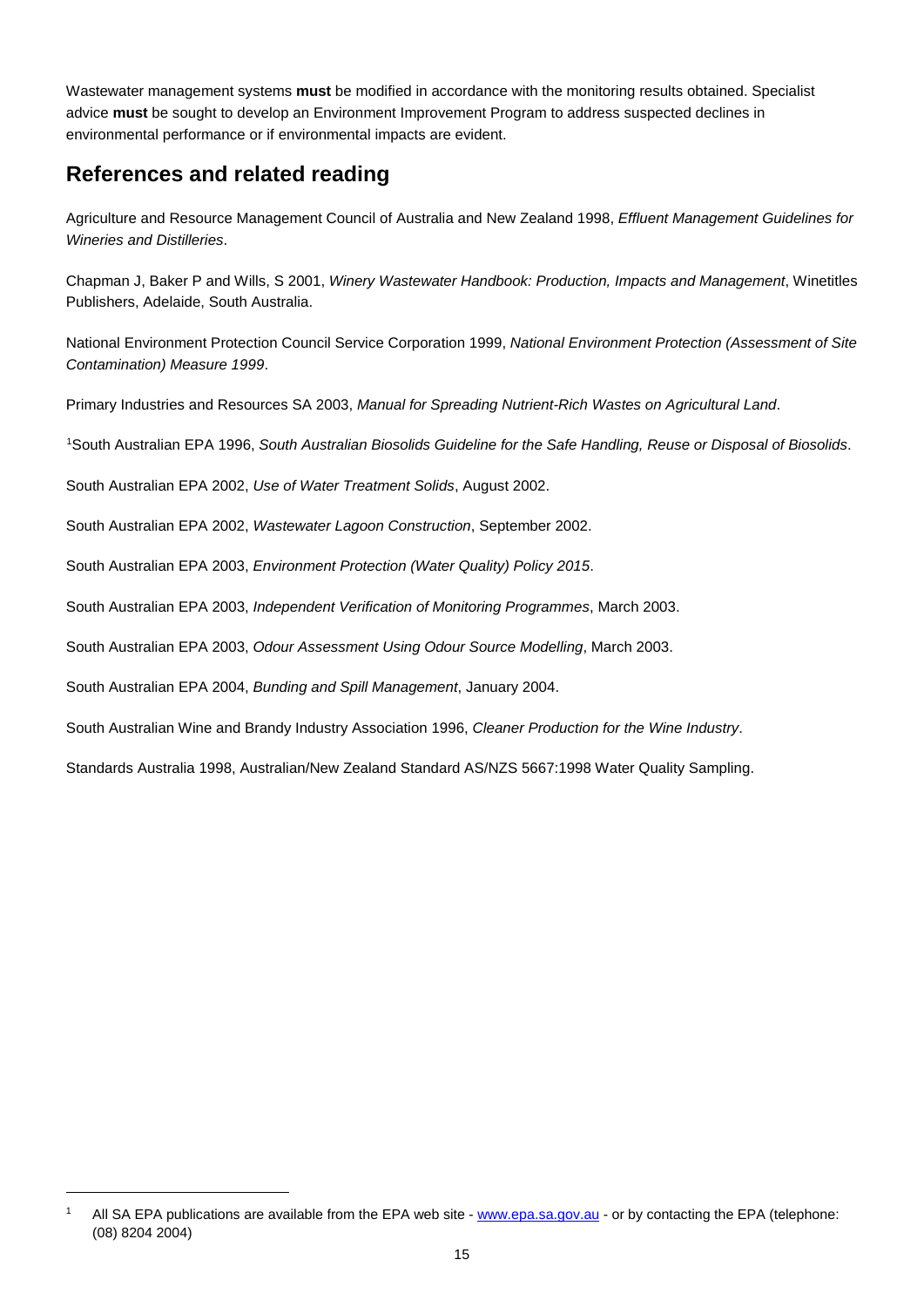# <span id="page-19-0"></span>**Definitions and abbreviations**

<span id="page-19-1"></span>

| <b>AHD</b>                                      | Australian Height Datum (in metres); mean sea level for 1966-1968 was<br>assigned the value of zero on the Australian Height Datum at thirty tide gauges<br>around the coast of the Australian continent |
|-------------------------------------------------|----------------------------------------------------------------------------------------------------------------------------------------------------------------------------------------------------------|
| anaerobic                                       | in the absence of air (oxygen)                                                                                                                                                                           |
| biochemical oxygen<br>demand                    | a measure which provides an indication of the amount of oxygen required for<br>microbiological oxidation of organic materials to carbon dioxide                                                          |
| chemical oxygen demand                          | a measure of the oxygen equivalent of the organic matter content of the sample<br>that is susceptible to oxidation by a strong chemical oxidant                                                          |
| distillery                                      | a plant where winery by-products are distilled                                                                                                                                                           |
| electrical conductivity (EC)                    | a measure of electrical conductance due to dissolved salts. EC can be<br>converted to an approximate salt content.                                                                                       |
| saturated electrical<br>conductivity, ECe       | a measure of electrical conductivity of water extracted from saturated soil                                                                                                                              |
| exchangeable sodium<br>percentage               | the proportion of sodium ions to other exchangeable cations in soil, expressed<br>as a percentage                                                                                                        |
| groundwater                                     | water below the ground surface in a zone of saturation                                                                                                                                                   |
| heavy metals                                    | group of metallic elements with, generally, a specific gravity greater than 5                                                                                                                            |
| irrigation management unit<br>(IMU)             | a delineated area of land of one dominant soil type, that receives the same<br>quantity of wastewater per irrigation                                                                                     |
| lees                                            | the material which accumulates in the bottom of grape juice or wine<br>fermentation tanks                                                                                                                |
| marc                                            | the grape material (mainly skin, pulp and seeds) which is left over after grape<br>crushing and pressing                                                                                                 |
| production period                               | cycles in winery operations that influence the volume and characteristics of<br>waste streams                                                                                                            |
| readily available water<br>(RAW)                | water that can be extracted by the crop between field capacity and the irrigation<br>point.                                                                                                              |
| septic tank effluent disposal<br>scheme (STEDS) | a system for the common collection and disposal of wastes from septic systems                                                                                                                            |
| sewer                                           | the pipe network used for the common collection of untreated wastewater<br>generated on individual properties in centres with large human populations                                                    |
| sludge                                          | material that has settled to the bottom of a wastewater collection, treatment or<br>storage device                                                                                                       |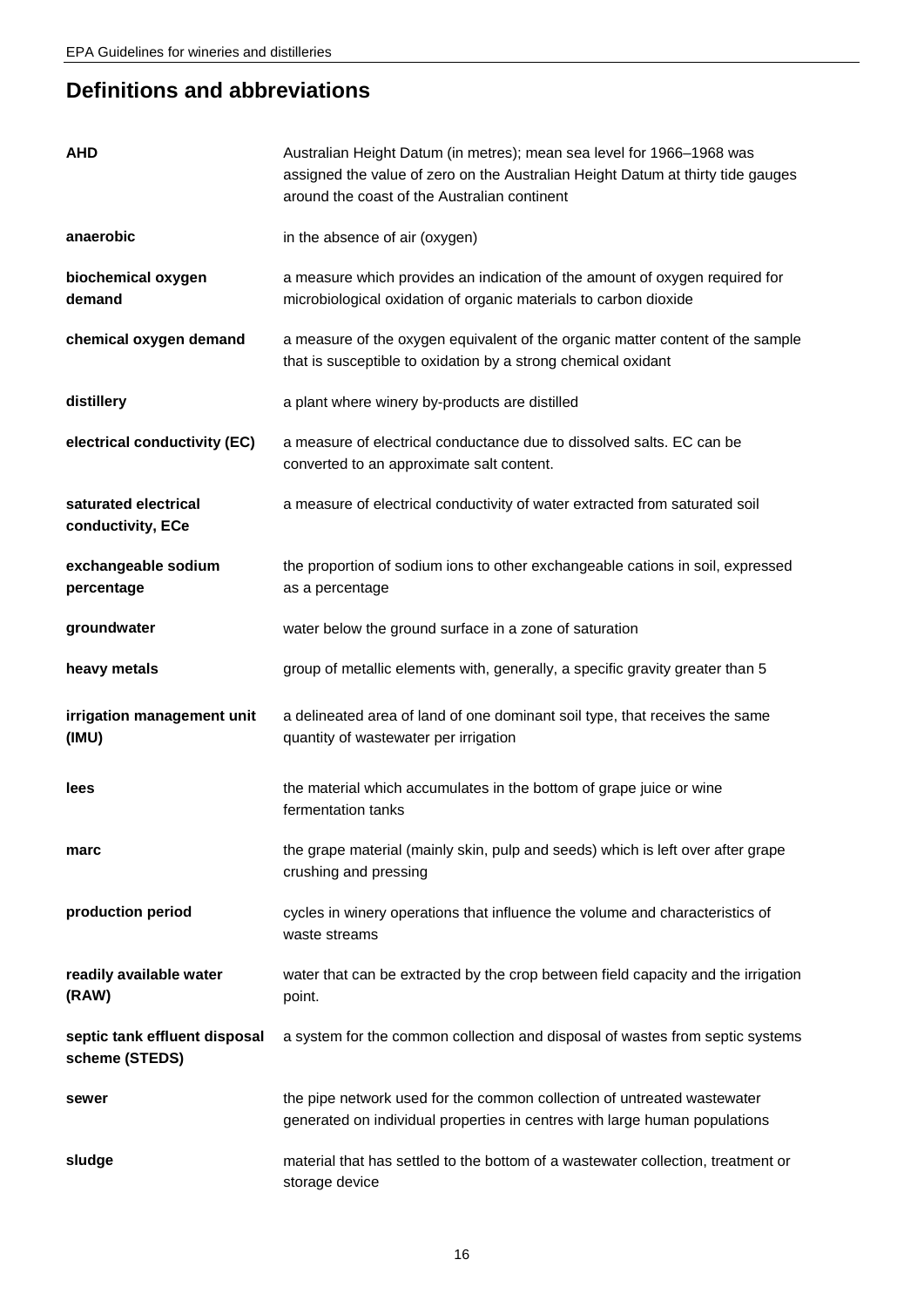| sodium adsorption ratio<br>(SAR) | amount of sodium relative to calcium and magnesium in wastewater                                                                                                                   |
|----------------------------------|------------------------------------------------------------------------------------------------------------------------------------------------------------------------------------|
| stormwater                       | rain or melted precipitation that runs off land or structures on land                                                                                                              |
| wastewater storage lagoon        | any dam, pond or lagoon constructed and used for the purpose of holding<br>wastewater; does not include a sediment retention basin                                                 |
| wastewater management<br>system  | a system designed and operated for the purpose of collecting and managing<br>wastewater to minimise adverse impacts of wastewater on the environment                               |
| watercourse                      | means any of the following (whether or not temporarily dry):                                                                                                                       |
|                                  | a river, creek or other natural watercourse (whether modified or not)                                                                                                              |
|                                  | a dam or reservoir that collects water flowing in a watercourse                                                                                                                    |
|                                  | a lake, wetland or other water body through which water flows                                                                                                                      |
|                                  | the Coorong                                                                                                                                                                        |
|                                  | an artificial channel                                                                                                                                                              |
|                                  | a public stormwater disposal system                                                                                                                                                |
|                                  | part of a watercourse                                                                                                                                                              |
| winery                           | works for the processing of grapes, grape juice, must or wine into liquids used<br>by other wineries or into finished wine ready for bottling; excludes works for<br>bottling only |
| wastewater                       | means waste principally consisting of water. Includes wash down water, cooling<br>water, effluent, irrigation runoff and contaminated stormwater                                   |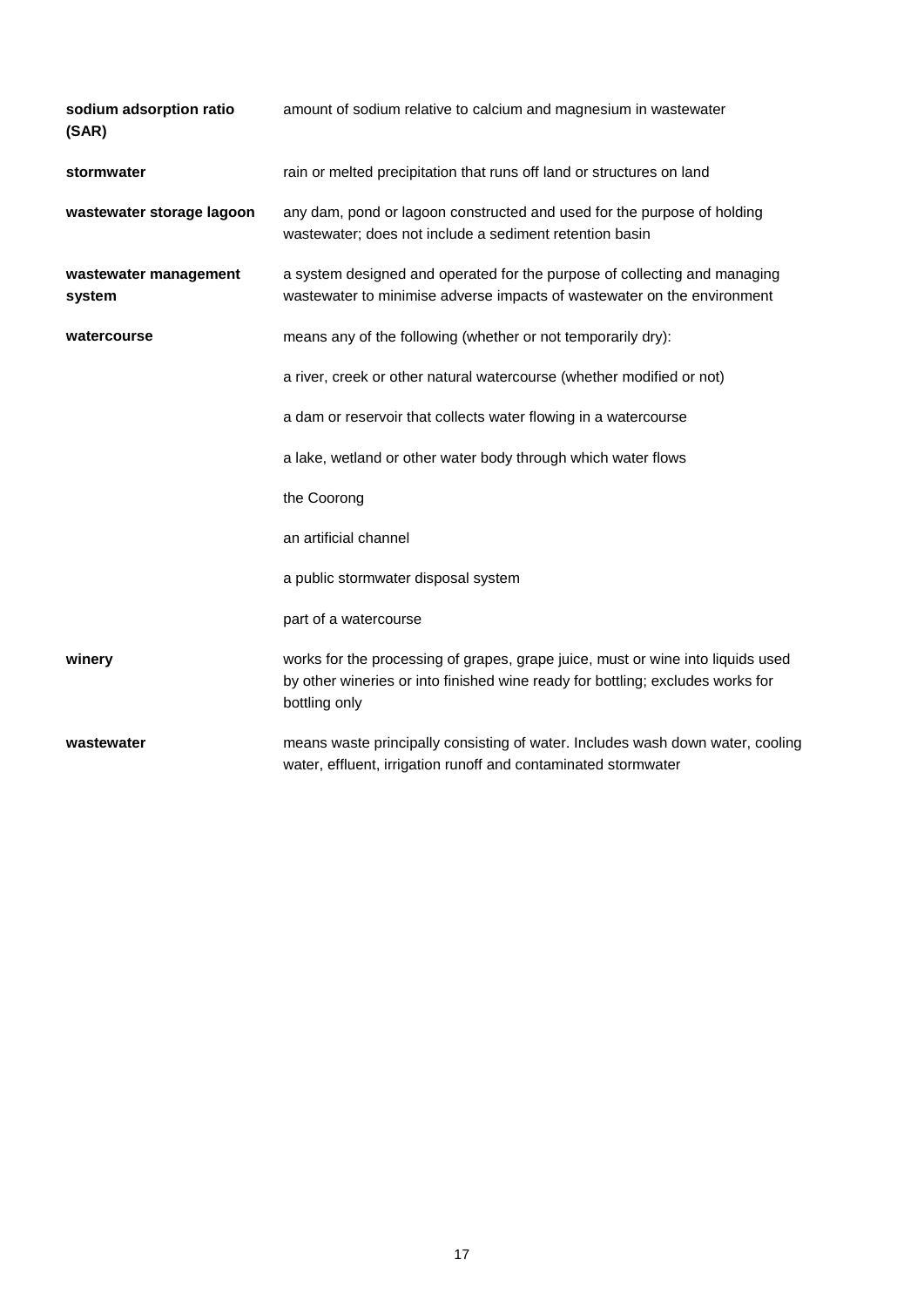### <span id="page-21-0"></span>**Appendix Environmental monitoring checklist**

 The following checklist will assist all wineries and distilleries (licensed or unlicensed) in the development of best practice environmental monitoring programs. It is recommended that the checklist be used only after the guideline has been read and understood.

Follow the sequence unless directed otherwise.

#### $\mathbf 1$ . **Does the winery dispose of wastewater on site?**

- $\Box$  No  $\rightarrow$  Measure monthly wastewater generation. Go to 5.
- $\Box$  Yes  $\rightarrow$  Monitor the following:
	- $\circ$  influent water supply quality
	- o wastewater volumes
	- o wastewater quality
	- o volume of wastewater applied to land per year.
- **2. Is the wastewater irrigated at a rate greater than 100 mm (1 ML/ha) per year, or is the wastewater-irrigated site located in a sensitive area? (Note:** *Wineries irrigating at a rate less than 100 mm within the Mount Lofty Ranges Watershed Protection Area may also be required to undertake soil monitoring***.)** 
	- $\Box$  No  $\rightarrow$  Go to 4.
	- $\Box$  Yes  $\rightarrow$  Monitor the following in the irrigation site:
		- o soil moisture
		- o soil chemistry.
- **3. Is there a confined or unconfined groundwater aquifer less than 15 m below ground, or is the wastewater- irrigated site located in a sensitive environment?** 
	- $\Box$  No  $\rightarrow$  Go to the next question.
	- $\Box$  Yes  $\rightarrow$  Monitor the following in the irrigated site:
		- o depth to groundwater
		- o groundwater quality.
- **4. Do the wastewater-irrigated sites show signs of poor health?** 
	- $\Box$  No  $\rightarrow$  Go to the next question.
	- $\Box$  Yes  $\rightarrow$  Undertake regular vegetation monitoring.

#### **5. Is any component of the wastewater management system located within 50 metres of a watercourse?**

- $\Box$  No  $\rightarrow$  Go to the next question.
- $\Box$  Yes  $\rightarrow$  Monitor the quality of water in the watercourse.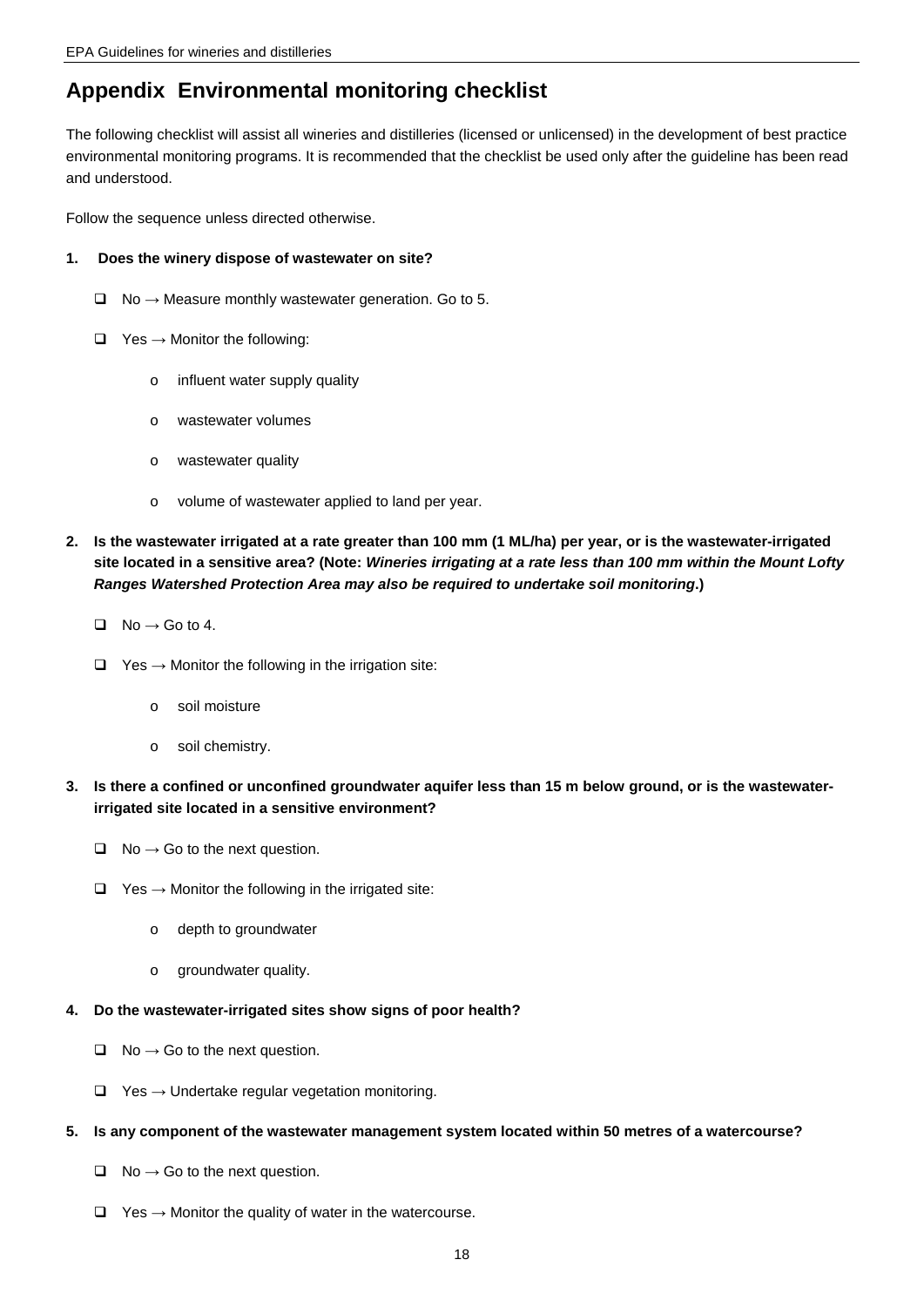#### **6. Is there a wastewater storage lagoon on the property?**

- $\Box$  No  $\rightarrow$  Go to the next question.
- $\Box$  Yes  $\rightarrow$  Monitor the following in the vicinity of the lagoon:
	- o depth to groundwater
	- o groundwater quality.

#### **7. Does the EPA licence require noise and/or odour monitoring?**

- $\Box$  No  $\rightarrow$  Go to the next question.
- $\Box$  Yes  $\rightarrow$  Monitor noise and/or odour in accordance with EPA requirements.

#### **8. Does the winery receive occasional noise and/or odour complaints?**

- $\Box$  No  $\rightarrow$  Go to the next question.
- $\Box$  Yes  $\rightarrow$  Maintain a complaints register.

#### **9. Does the winery keep a record of its solid wastes generation and management?**

- $\Box$  No  $\rightarrow$  Develop a solid wastes management record in accordance with the guideline.
- $\Box$  Yes  $\rightarrow$  Go to the next question.

#### **10. Does the winery apply wastewater treatment sludge to land?**

- $\Box$  No  $\rightarrow$  Go to the next question.
- $\Box$  Yes  $\rightarrow$  Monitor the heavy metal content in sludge and soil.

#### **11. Does the winery discharge potentially polluted stormwater to any watercourse?**

- $\Box$  No  $\rightarrow$  Go to the next question.
- $\Box$  Yes  $\rightarrow$  Monitor the quality of the captured stormwater and ensure that, before each discharge, it meets the  criteria outlined in the *Water Quality Policy 2015*.

#### **12. Does the winery or the wastewater management system produce any NPI-listed substances at levels that could exceed the allowable threshold?**

- $\Box$  No  $\rightarrow$  Go to the next question.
- $\Box$  Yes  $\rightarrow$  Report emissions to the NPI.

#### **13. Is there evidence of any of the following?**

- a) extreme or strange results that were not observed in previous years
- b) increasing pollutant load generation rates
- c) excessive hydraulic, organic carbon, nutrient or salt loading
- d) significant changes in soil chemistry